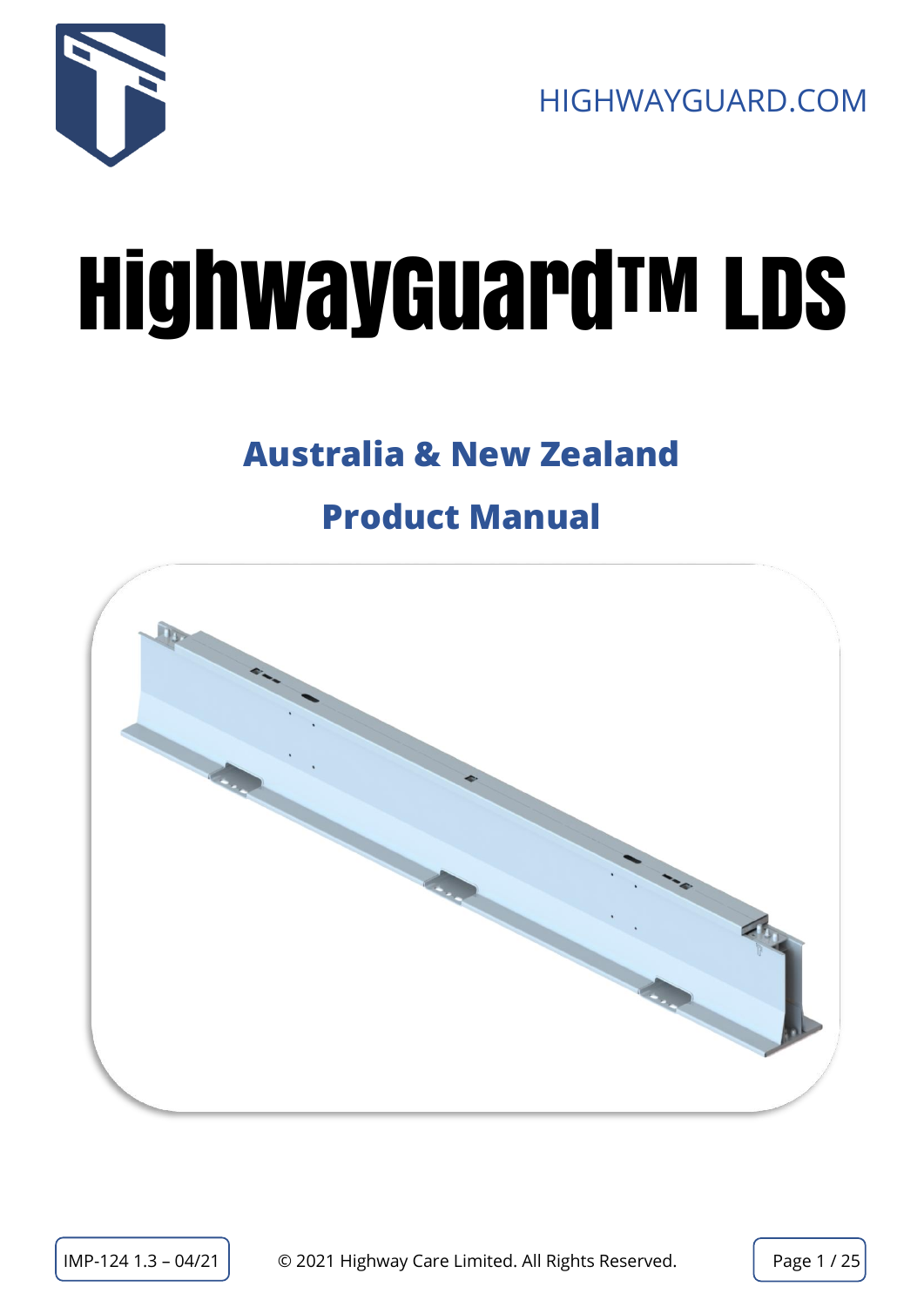

## **Revision History**

| <b>Revision</b> | <b>Date</b>       | <b>Prepared by</b> | <b>Approved by</b> | <b>Reason for change</b>                                    |
|-----------------|-------------------|--------------------|--------------------|-------------------------------------------------------------|
| 1.0             | <b>Sept 2019</b>  | O. Pulling         | L. Hotchkiss       | First issue.                                                |
| 1.1             | <b>Nov 2020</b>   | O. Pulling         | A. Marsh           | Absorb M added. Recycling &<br>traceability sections added. |
| 1.2             | <b>March 2021</b> | O. Pulling         | A. Marsh           | QuadGuard M10 added.                                        |
| 1.3             | <b>April 2021</b> | O. Pulling         | A. Marsh           | 4-12 test data added.                                       |

## **Contents**

IMP-124 1.3 - 04/21

© 2021 Highway Care Limited. All Rights Reserved.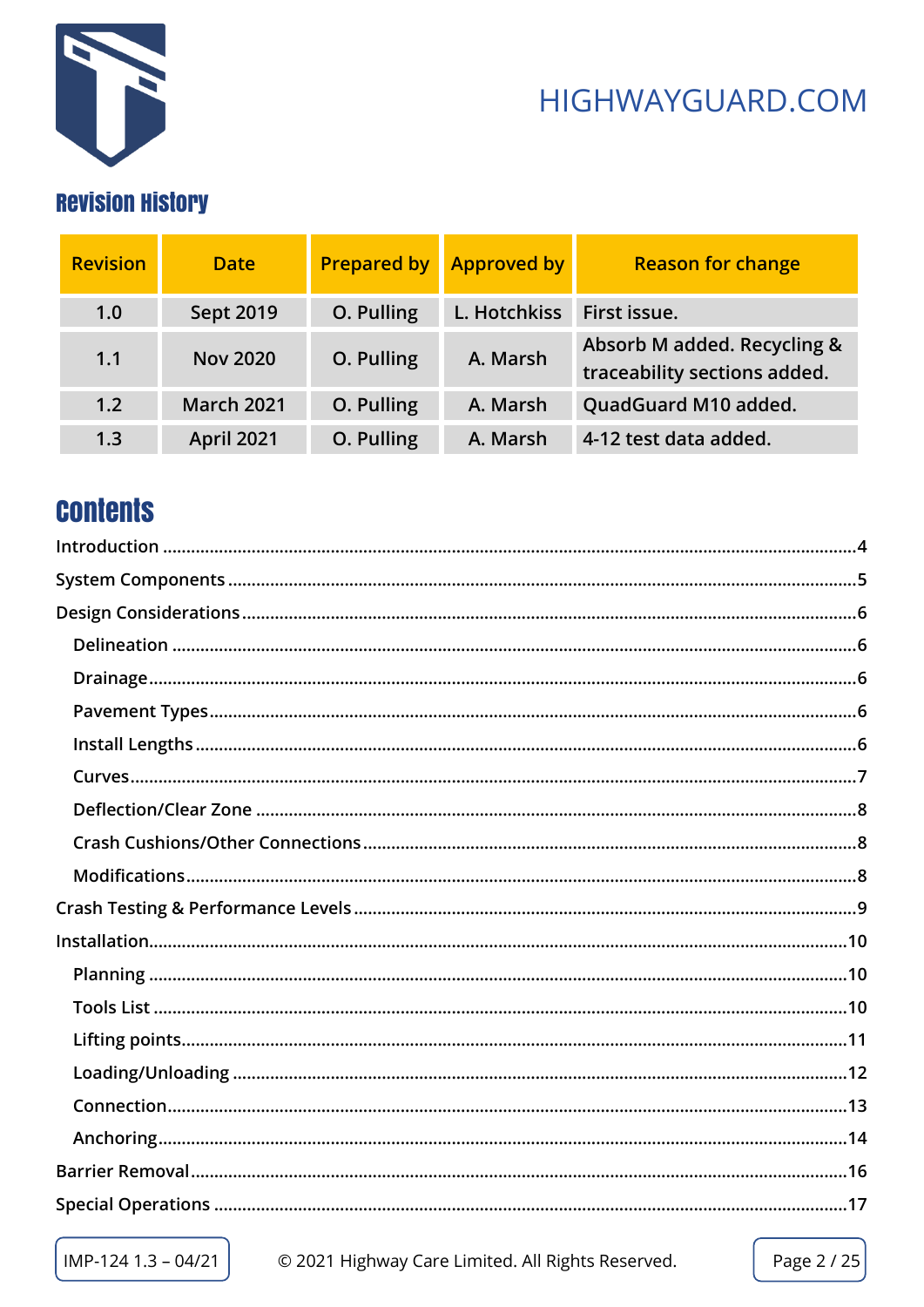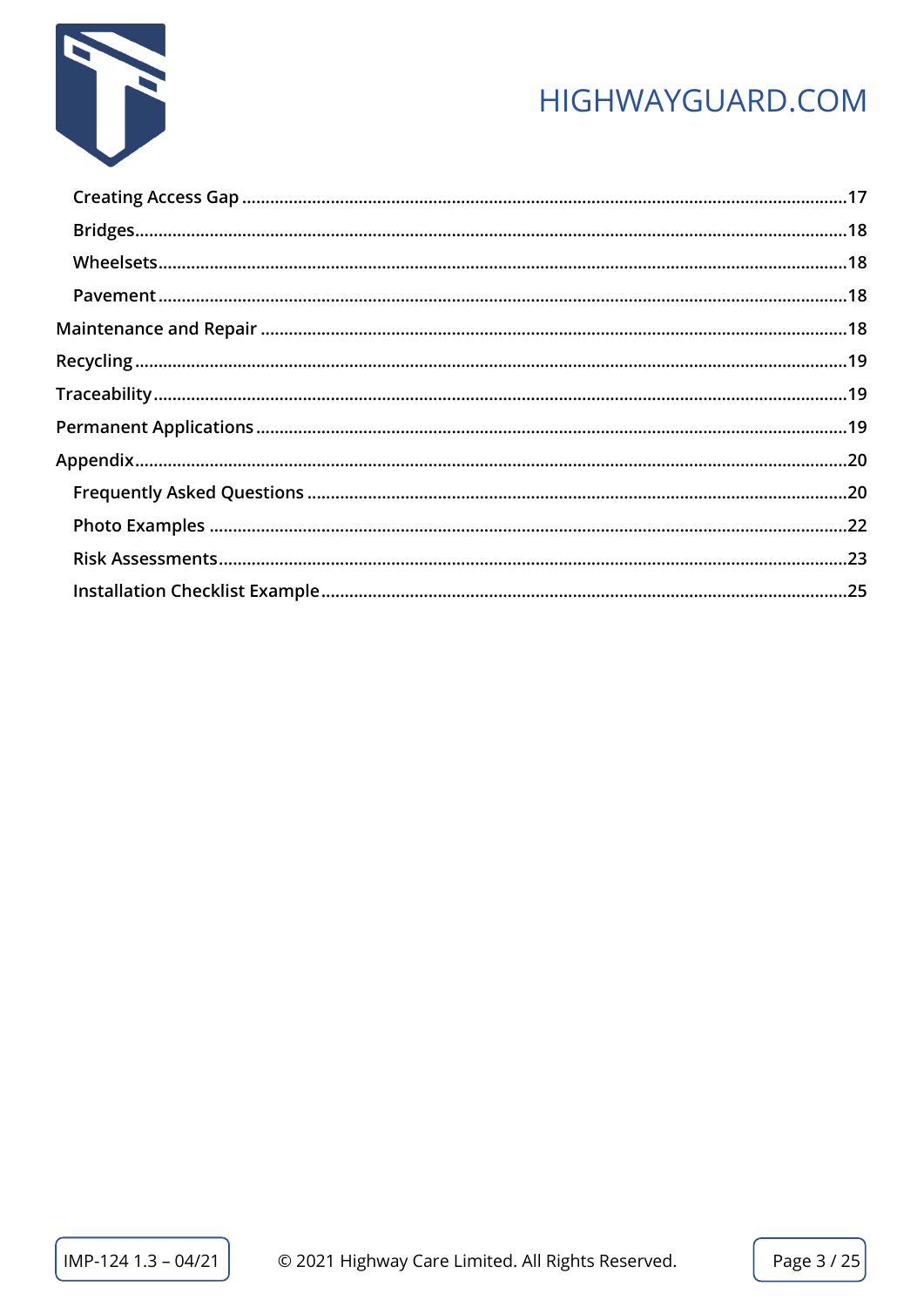

## <span id="page-3-0"></span>Introduction

HighwayGuard™ is a MASH 16 TL-3 & TL-4 compliant steel safety barrier. The 6m single barrier section, with the unique T-Connector provides quicker installation, removal and separation of barrier sections. It also offers the ability to remove sections within a run to create access gaps, replace damaged sections or alter barrier runs.

HighwayGuard™ is an anchored steel safety barrier that can be used in temporary and permanent applications.





| <b>Containment Level</b> | <b>Weight</b>  | <b>Standard Barrier Length</b> |
|--------------------------|----------------|--------------------------------|
| MASH TL-3 & TL-4         | 99Kg per Metre | 6 <sub>m</sub>                 |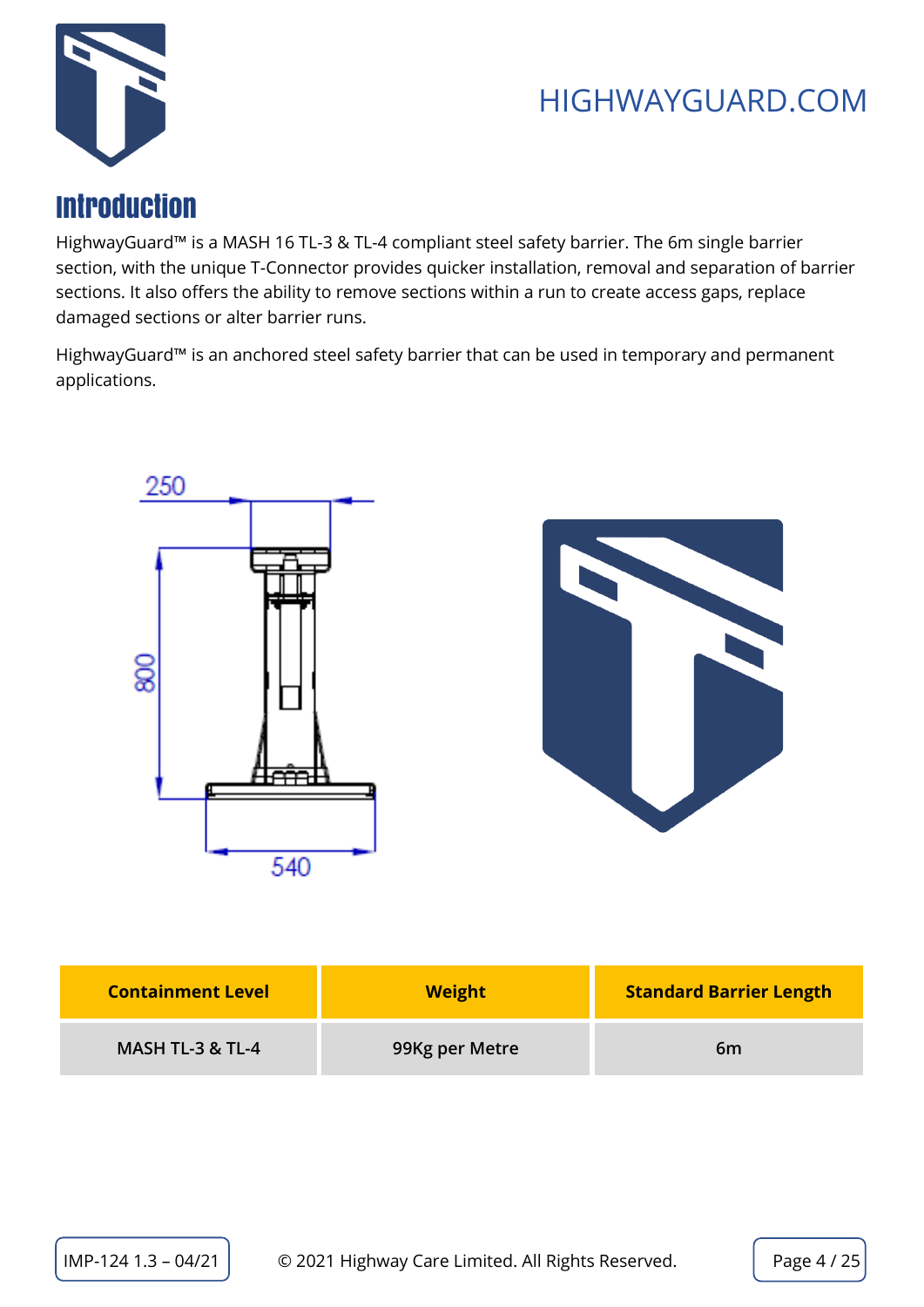

## <span id="page-4-0"></span>System Components



Note: Weights are approximate only.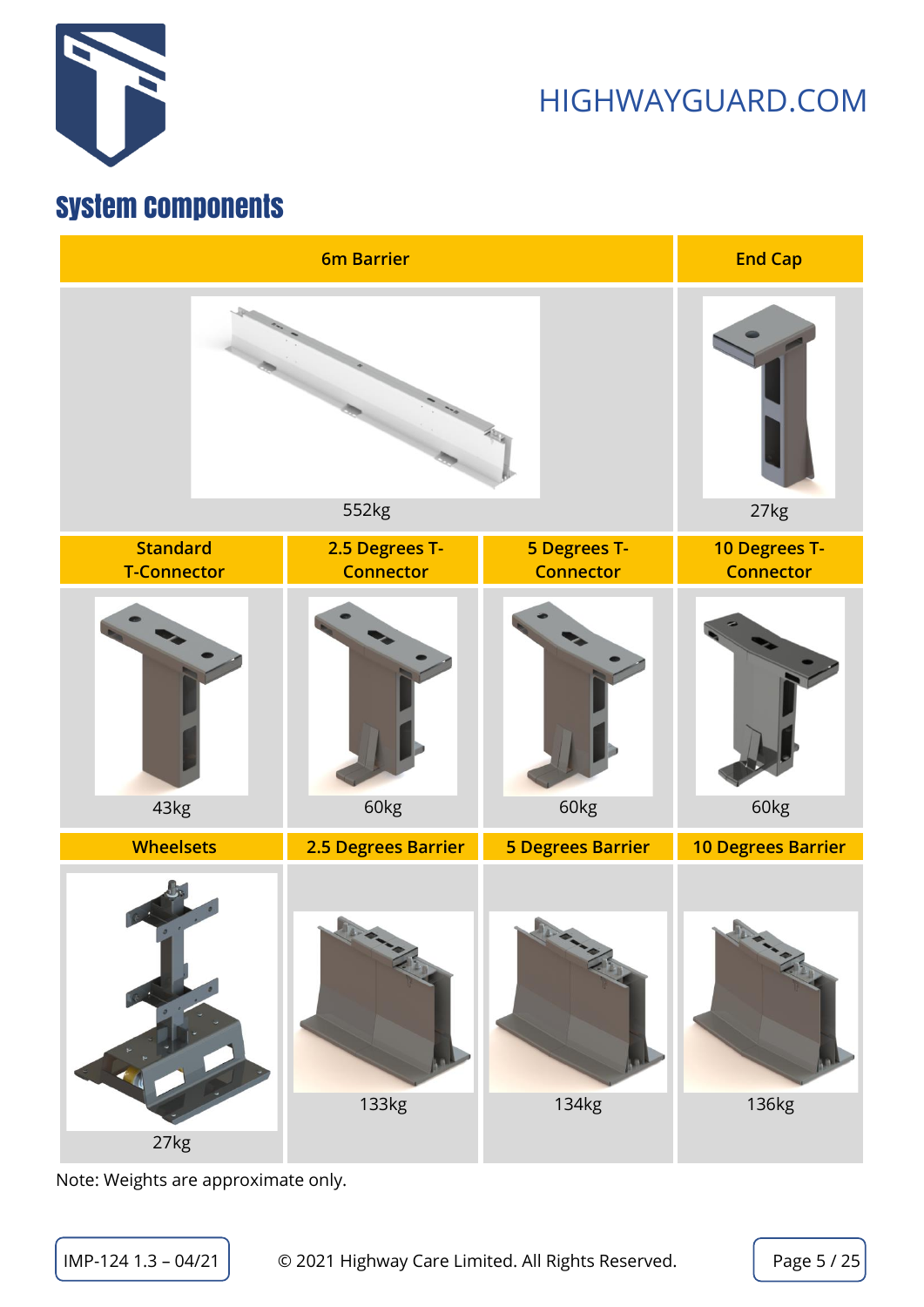



#### **6m HighwayGuard™ to BG800™ Transition**



## <span id="page-5-0"></span>Design Considerations

**It is important that HighwayGuard™ is planned/designed and installed in accordance with this manual and any approval/regulatory conditions placed upon its acceptance use in that territory.** 

#### <span id="page-5-1"></span>**Delineation**

**Reflective delineators may be required for both permanent and temporary applications. The specification (size, shape, colour, position) can vary in accordance to meet local regulations/requirements.**

#### <span id="page-5-2"></span>**Drainage**

**HighwayGuard™ has a 10mm drainage gap underneath the barrier. Additional drainage provision is provided at anchor points. The water drainage per 12m section is approximately 1.15sqm.**

#### <span id="page-5-3"></span>**Pavement Types**

**HighwayGuard™ has been tested installed on asphalt pavement that is 150mm asphalt concrete over a granular subbase.**

**Alternative ground conditions may be acceptable but could require different anchor solutions.** 

#### <span id="page-5-4"></span>**Install Lengths**

**The permissible length of the system is unlimited, but the barrier must be anchored at the end of each run and intermediately as required by the system type.** 

**The recommended minimum length of barrier is 60m (TL-3) & 84m (TL-4) to replicate test set up. Installing with tested anchor spacing is recommended to replicate test deflections and working widths.**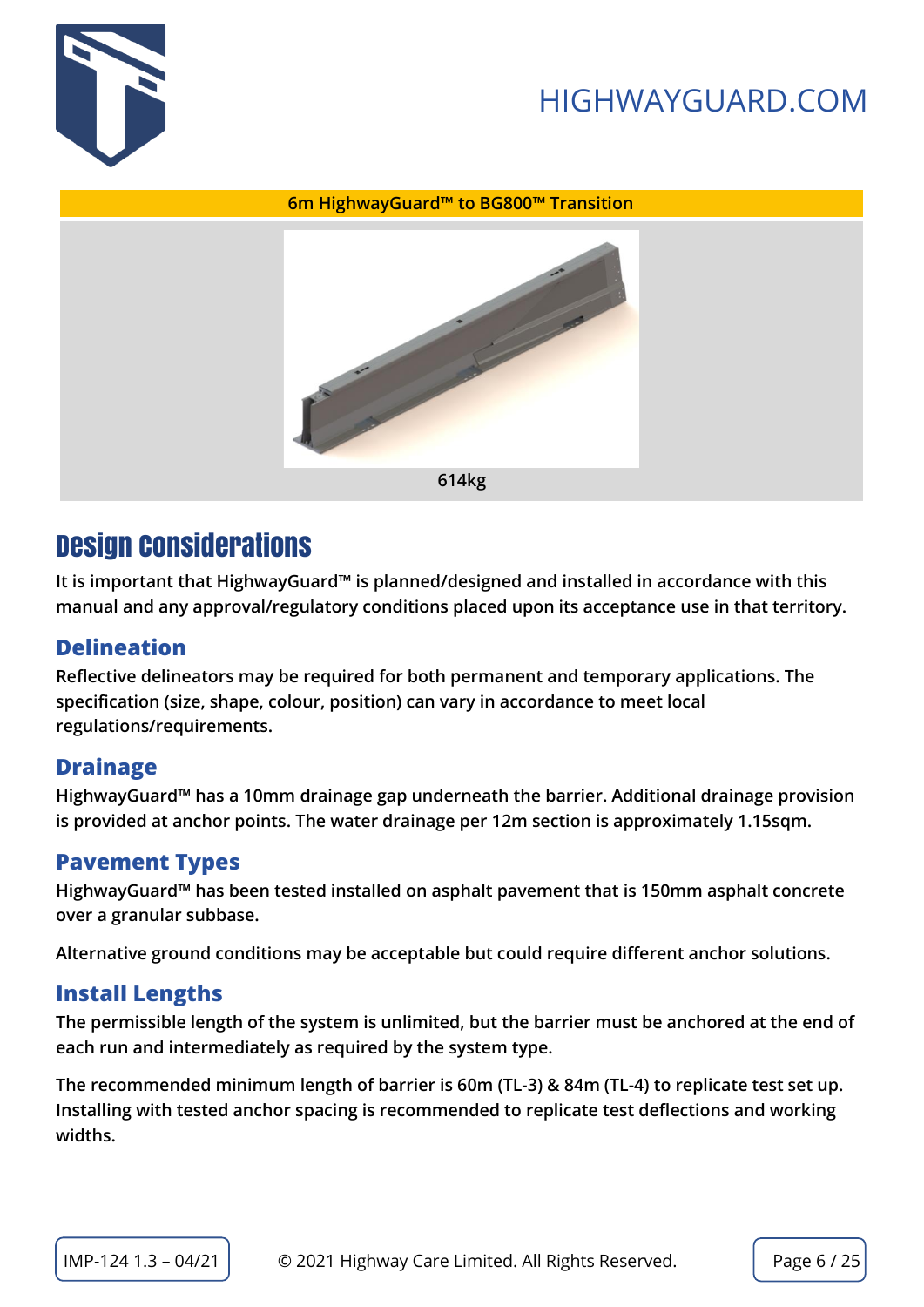

#### <span id="page-6-0"></span>**Curves**

**The T-Connector can allow an approximate angle of up to 0.23° for vertical connections and 0.77° between barrier sections for horizontal connections. Example horizontal curves;**

| <b>Method</b>  | <b>Description</b>                                                        | <b>Approximate</b><br><b>Radius (m)</b> |
|----------------|---------------------------------------------------------------------------|-----------------------------------------|
| 1              | 6m Barrier Section with Standard T-Connections at maximum<br>angle        | 177                                     |
| $\overline{2}$ | 6m Barrier Section with 2.5° T-Connection                                 | 140                                     |
| $\overline{3}$ | 6m Barrier Section with 5° T-Connection                                   | 70                                      |
| $\overline{4}$ | 6m Barrier Section with 10° T-Connection                                  | 35                                      |
| 5              | 6m Barrier Section with 10° Barrier Section and Standard T-<br>Connection | 41                                      |
| 6              | 10° Barrier Section with Standard T-Connection                            | 6.6                                     |
| 7              | 10° Barrier Section with 10° T-Connection                                 | 3.6                                     |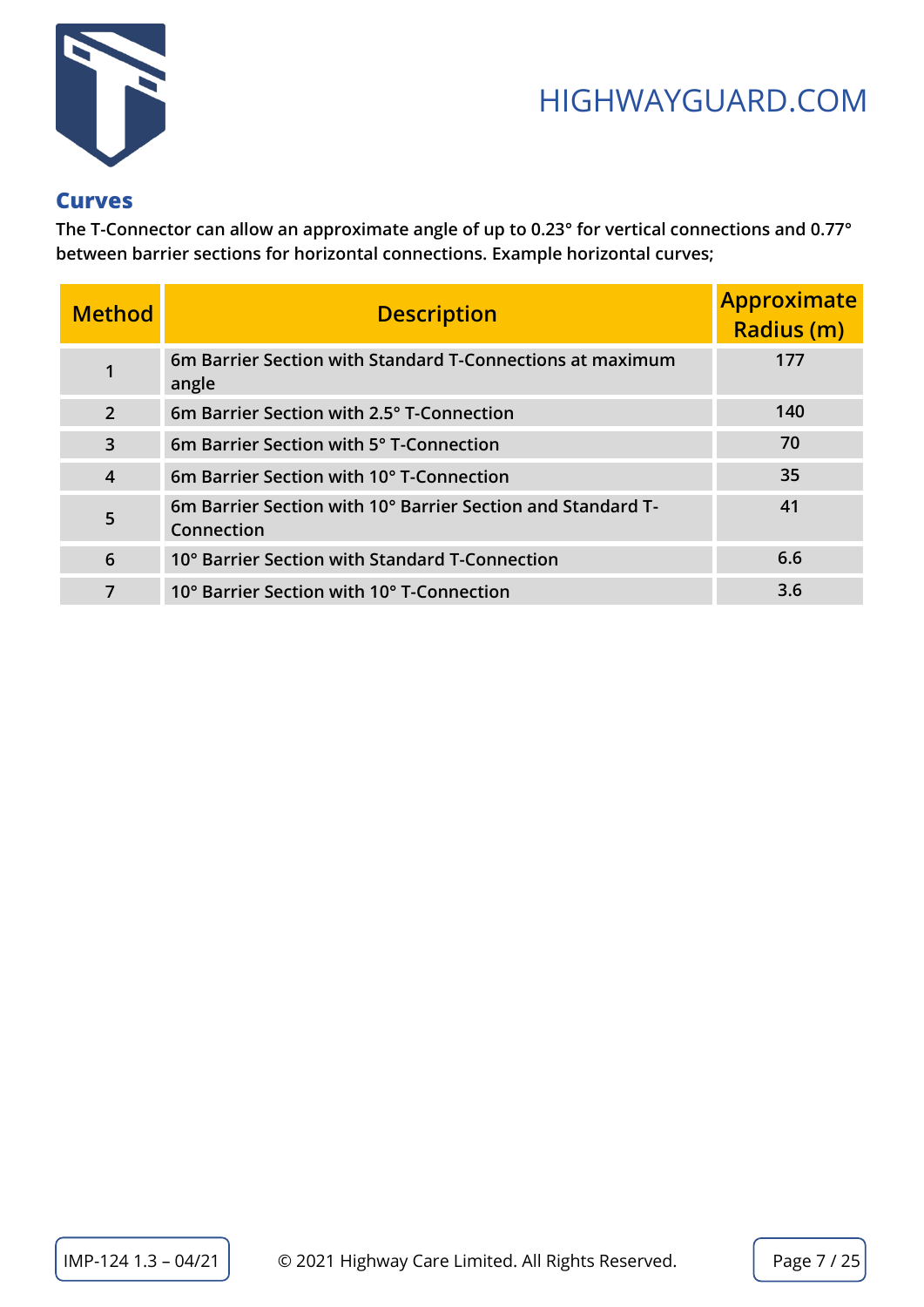

#### <span id="page-7-0"></span>**Deflection/Clear Zone**

**HighwayGuard™ is designed to absorb energy when impacted. When impacted between anchors deflection occurs. No hazards or obstacles should be in the deflection area such as kerbs, work materials/equipment.**

**Vehicle roll should be considered with taller vehicles as these may protrude beyond the barrier deflection during impact.** 

#### <span id="page-7-1"></span>**Crash Cushions/Other Connections**

**Crash cushions should be used when impact to either the approach or departure end of a run of HighwayGuard™ may occur.**

**Current Crash cushions/ Connections available;**

- **Highway Care BG800™ Transition (MASH Compliant)**
- **QuadGuard M10 (MASH Compliant)**
- **Absorb M (MASH Compliant)**
- **QuadGuard CZ (NCHRP 350 Engineered)**
- **Tau II (NCHRP 350 Engineered)**

**An engineered connection is one that has been designed and jointly agreed by Highway Care and the crash cushion developer as acceptable for use. These may also require approval from relevant road authorities – check road authority approval for guidance on acceptable options available in your market.**

#### <span id="page-7-2"></span>**Modifications**

**No modifications are allowed to HighwayGuard™ components without prior approval from Highway Care.**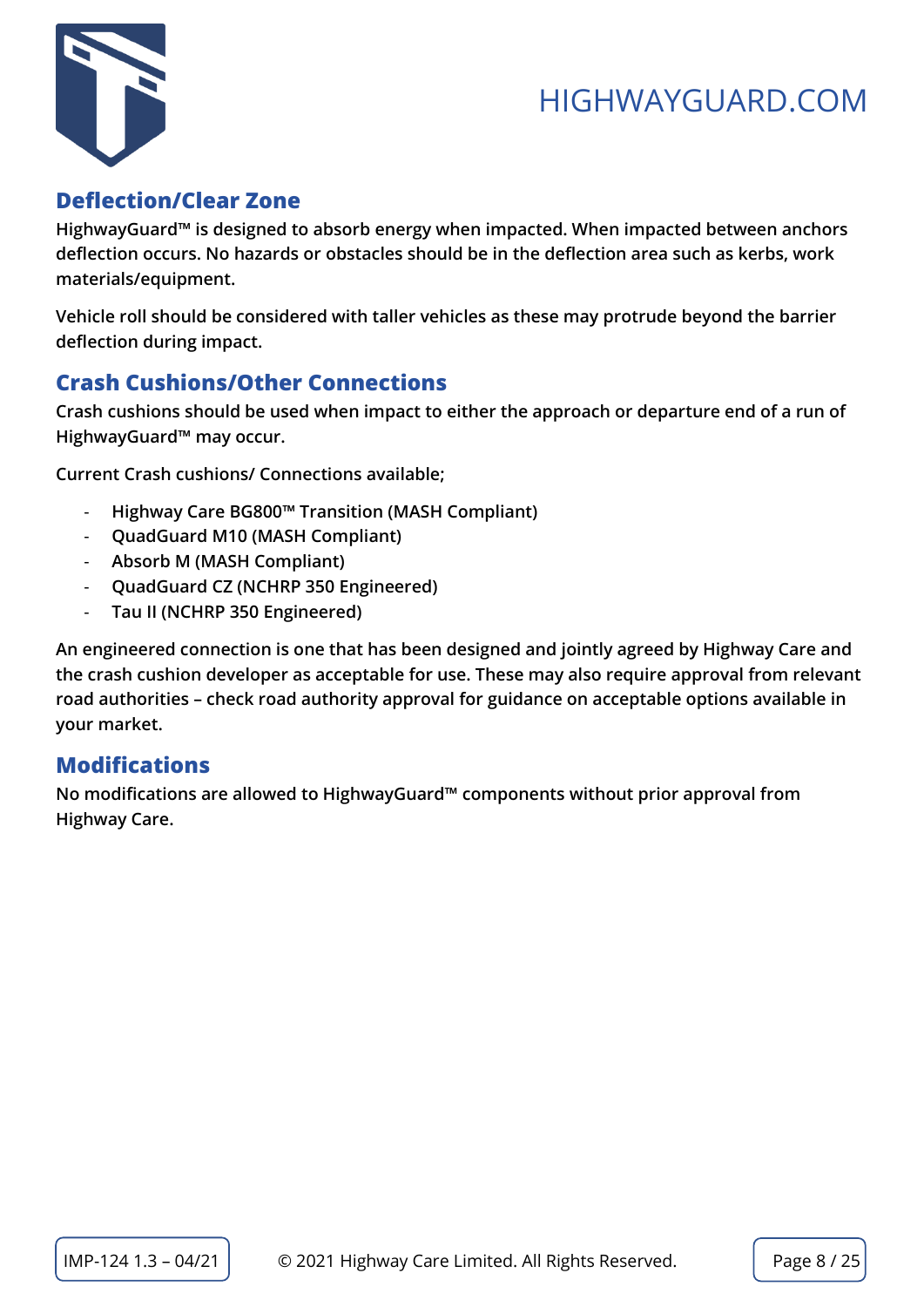

## <span id="page-8-0"></span>Crash Testing & Performance Levels

**HighwayGuard™ has been tested to the MASH (2016), a brief guide showing performance levels and individual tests required is shown below for reference.**

| <b>Test</b><br><b>Standard</b> | <b>Performance</b><br>Level | <b>Test</b><br><b>Reference</b> | <b>Vehicle</b><br><b>Type</b> | <b>Impact</b><br><b>Speed</b><br>(km/h) | <b>Impact</b><br>Angle<br>$(\degree)$ | <b>Vehicle</b><br><b>Mass</b><br>(kg) |
|--------------------------------|-----------------------------|---------------------------------|-------------------------------|-----------------------------------------|---------------------------------------|---------------------------------------|
| <b>MASH</b>                    | $TL-3$                      | $3 - 10$                        | <b>Light Car</b>              | 100                                     | 25                                    | 1100                                  |
|                                |                             | $3 - 11$                        | <b>Pickup</b>                 | 100                                     | 25                                    | 2270                                  |
|                                |                             | $3 - 21$                        | <b>Pickup</b>                 | 100                                     | 25                                    | 2270                                  |
|                                | $TL-4$                      | $4 - 10$                        | <b>Light Car</b>              | 100                                     | 25                                    | 1100                                  |
|                                |                             | $4 - 11$                        | Pickup                        | 100                                     | 25                                    | 2270                                  |
|                                |                             | $4 - 12$                        | <b>Truck</b>                  | 90                                      | 15                                    | 10000                                 |

| <b>System Type</b>                | <b>Anchor</b><br><b>Interval</b><br>(m) | <b>Test</b><br><b>Standard</b> | <b>Performance</b><br>Level | <b>Dynamic</b><br><b>Deflection</b><br>(m) | <b>Working</b><br><b>Width</b><br>(m) |
|-----------------------------------|-----------------------------------------|--------------------------------|-----------------------------|--------------------------------------------|---------------------------------------|
| HighwayGuard™<br>Lowest           | $12^{1}$                                | <b>MASH 16</b>                 | $TL-3$                      | 0.68                                       | 1.22                                  |
| <b>Deflection</b><br>System (LDS) | 24 <sup>1</sup>                         |                                | $TL-4$                      | 1.16                                       | 2.88                                  |

**1 LDS System has staggered anchors – refer to installation section for further detail.**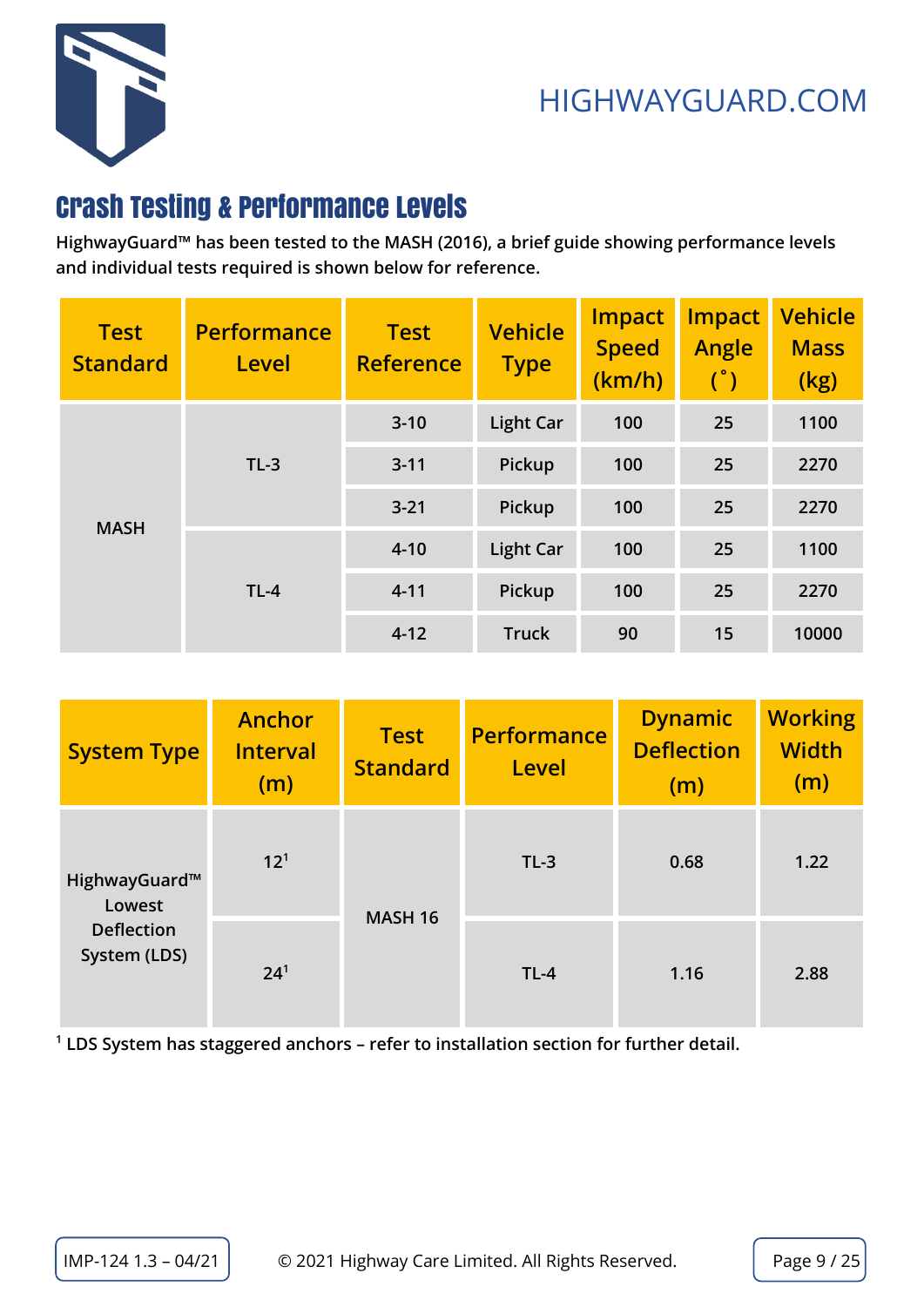

## <span id="page-9-0"></span>Installation

**HighwayGuard™ must be installed in accordance with this manual and with the latest state road authority conditions. Where conflict arises road authority conditions take priority over this manual.**

#### <span id="page-9-1"></span>**Planning**

**Prior to starting an installation, it is recommended that the customer informs the installer of;**

- **Start/end positions and alignment requirements of each barrier run (including crash cushions)**
- **Curvature (horizontal and vertical) required to ensure appropriate components available**
- **Installation site risks identified (e.g. overhead cables, bridges, tunnels, drilling limitations)**
- **Traffic management measures in place to ensure appropriate and safe working space**

#### <span id="page-9-2"></span>**Tools List**

| (T)ool / (C)onsumable                                  | <b>Information</b>                                                                                  |
|--------------------------------------------------------|-----------------------------------------------------------------------------------------------------|
| (T) Magnetic T-Bar Socket                              | For inserting and removing the T-Connector security nut.                                            |
| (T) Drilling Equipment                                 | Electric or air driven rock drill. Suggested drill bits are 28mm (M24<br>resin anchors) 400mm long. |
| (T) Measuring Wheel & (C)<br><b>Road Marking Paint</b> | To mark barrier position where required.                                                            |
| $(T)$ 2 off 2m crow<br>bar/wrecking bar                | To assist with minor barrier re-alignment.                                                          |
| (T) Sledge Hammer                                      | To hammer in anchor pins.                                                                           |
| (T) Cranked Crow Bar                                   | Useful for removing tight pins.                                                                     |
| (T) Timber Blocks                                      | To aid installation/removal on uneven ground.                                                       |
| (T) Wrench                                             | With 36mm socket.                                                                                   |
| (C) Resin                                              | Resin for M24 threaded anchor                                                                       |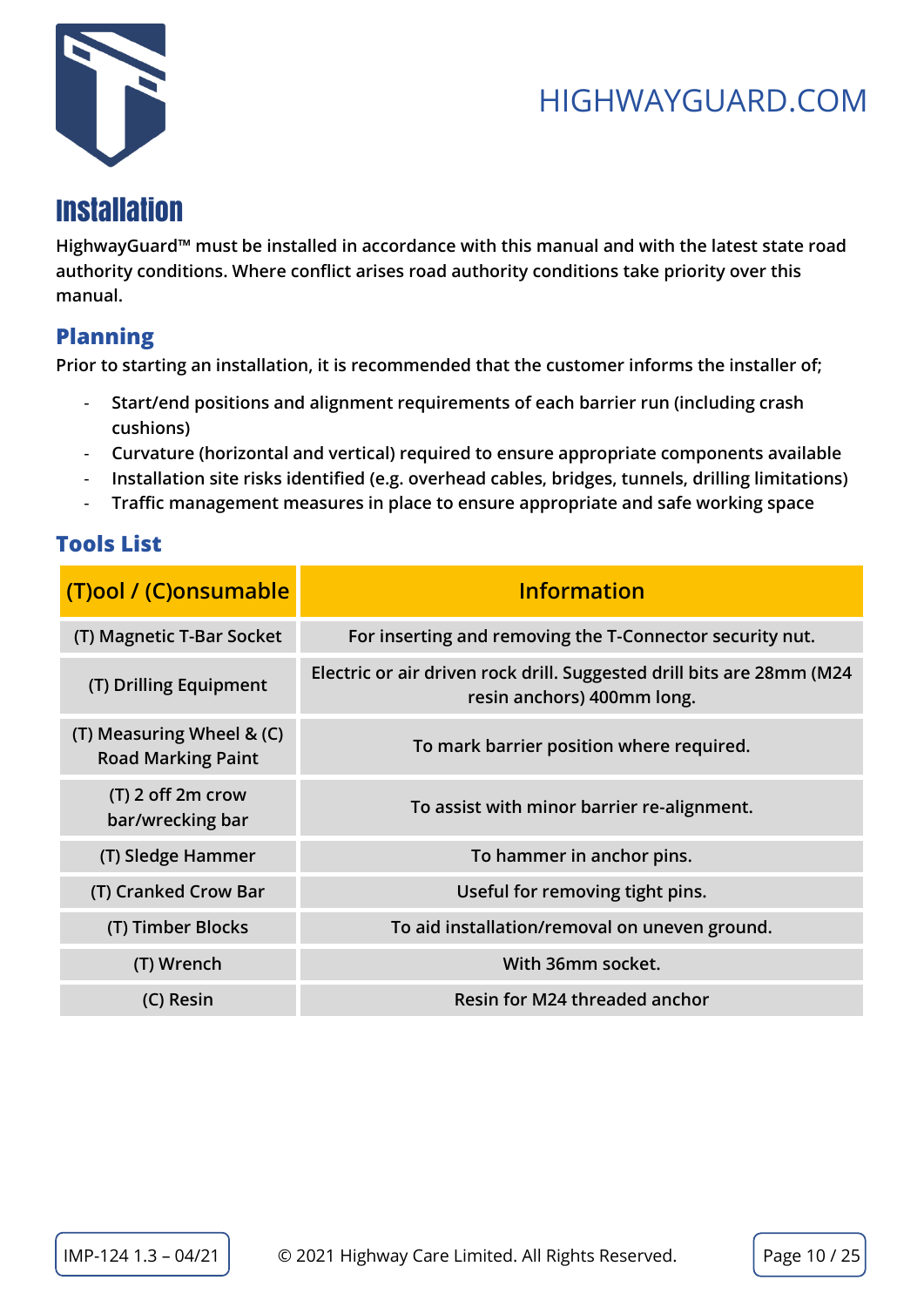

## <span id="page-10-0"></span>**Lifting points**

#### **Caution**

**Do not use the T-Connection lifting points to lift barrier sections (highlighted by red circles). These are for lifting the T-Connection only.** 

**Ensure lifting equipment is certified and in a safe/useable condition.**

**Each 6m barrier section has two designated lifting points allowing hooks to attach marked in green below.** 



**When two 6m sections are bolted together they can be lifted as a single 12m piece using the lifting points either side of the central T-Connection.**



**Note: There are also lifting points on the underside of the HighwayGuard at the feet locations.**

| <b>Lifting Equipment</b>                             | <b>Information</b>                                                                                                                |
|------------------------------------------------------|-----------------------------------------------------------------------------------------------------------------------------------|
| <b>Mechanical/Pneumatic</b><br><b>Lifting Device</b> | Such as a lorry mounted crane or wheeled excavator. It must have<br>suitable lifting capacity and reach to install HighwayGuard™. |
| <b>Lifting Chains</b>                                | Two leg assembly with a 2500kg lifting capacity, each chain is 2m<br>long c/w hook, locking clasp and shortening clutch.          |
| <b>Tag Rope</b>                                      | Suggested 1.5 times the lifting height of the barrier.                                                                            |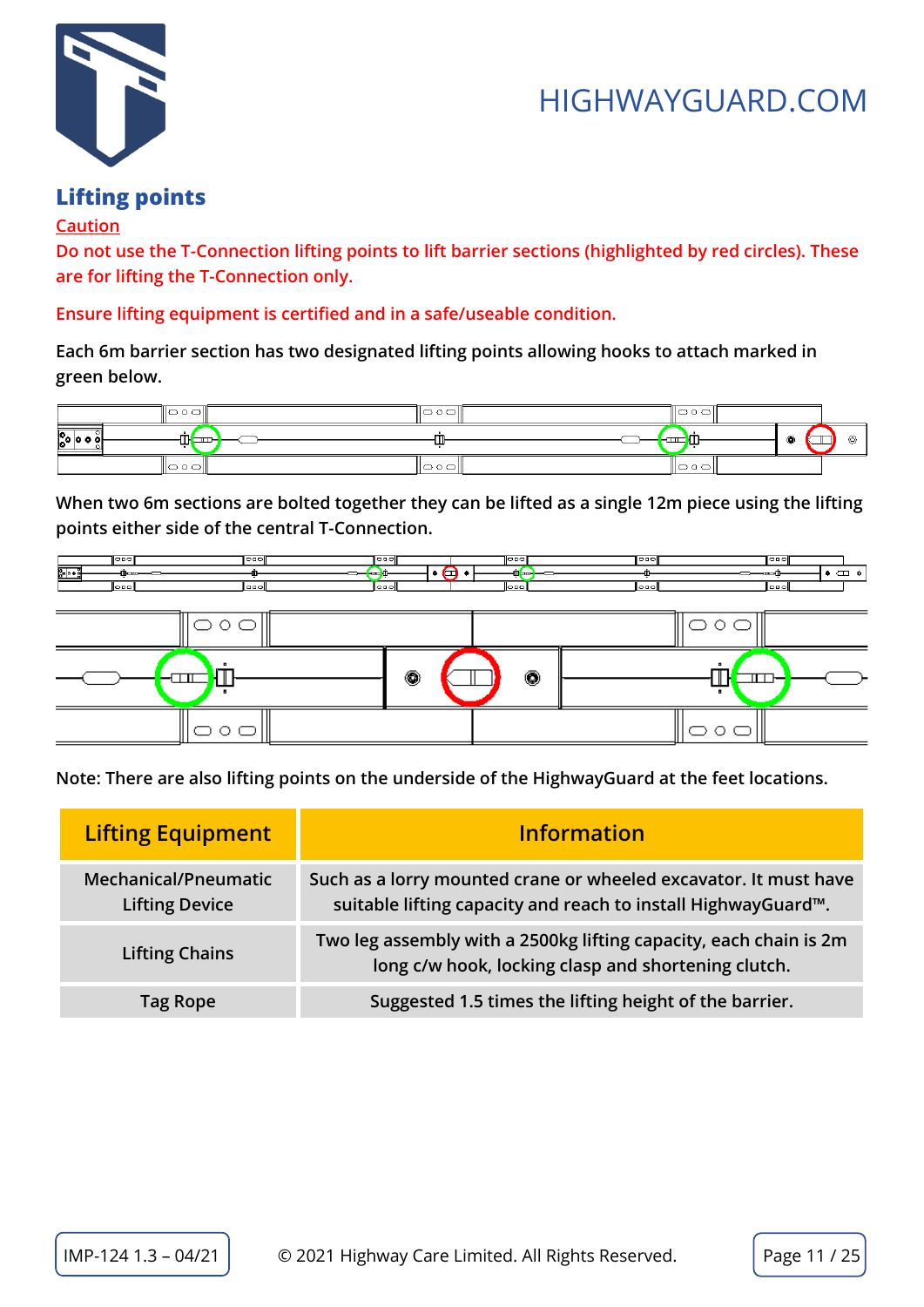

#### <span id="page-11-0"></span>**Loading/Unloading**

#### **Caution**

**Ensure all barrier sections are secured to the truck bed with adequate ratchet straps prior to transport movements.**

**HighwayGuard™ can be inverted to maximise the length of barrier per load.** 

**Check local regulations for potential weight/transport restrictions.**



 **144m Upright 252m Inverted**

**When loading with the T-Connection attached to barrier sections; position these so that they will match the orientation of the install to avoid turning barrier round on site. Typically they will be at the rear of the trailer.**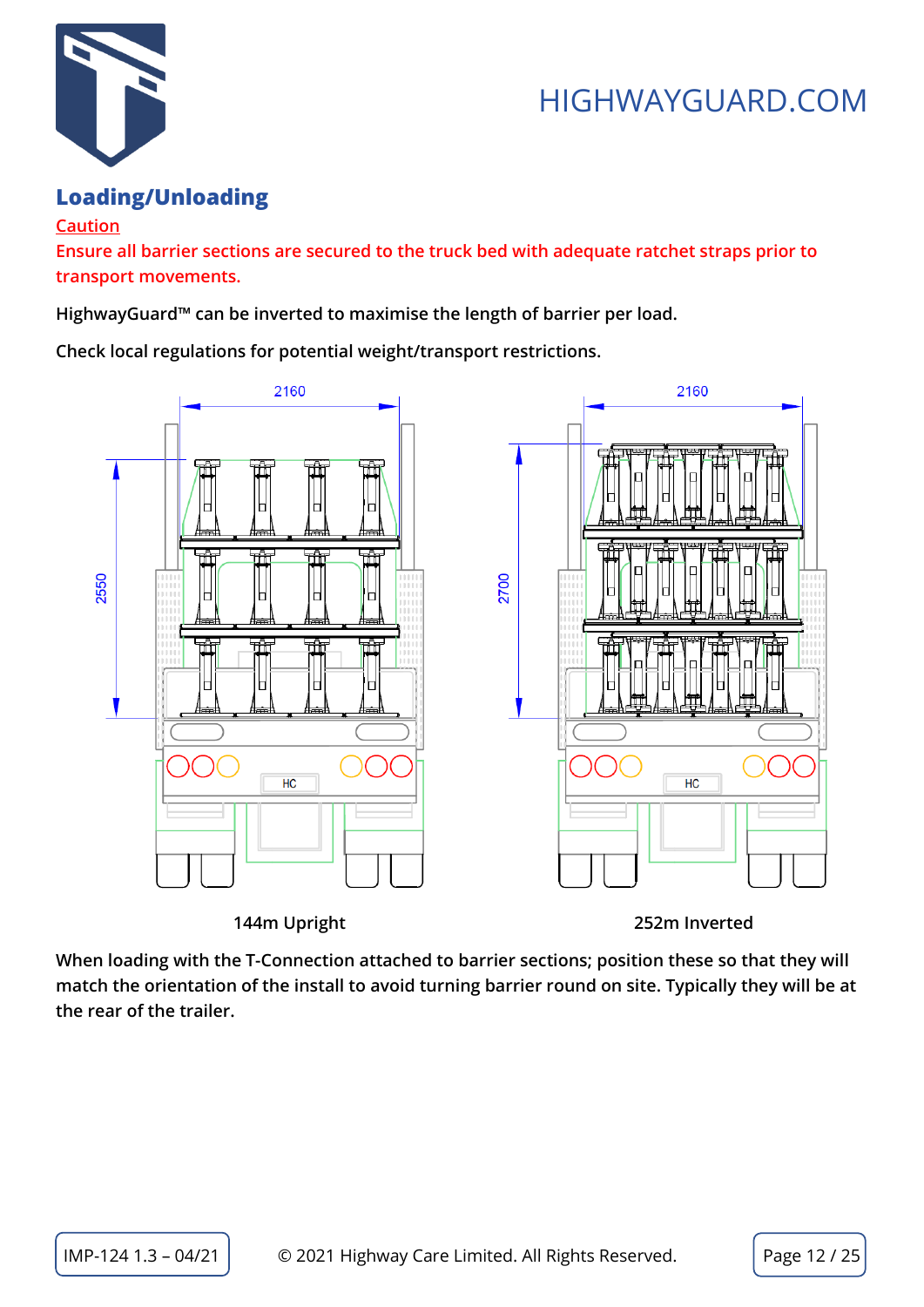

#### <span id="page-12-0"></span>**Connection**

**Barrier sections are lowered into position with the T-Connection already attached to the end of the barrier that is being joined to the run of barrier. Ensure orientation of T-Connector allows alignment pins to be lowered onto next section.**



#### **Caution**

**Ensure all barrier sections being lifted have a tag line attached. Joining barrier sections presents a crush risk, ensure operator has clear view and communication ability when barriers are being aligned and connected.**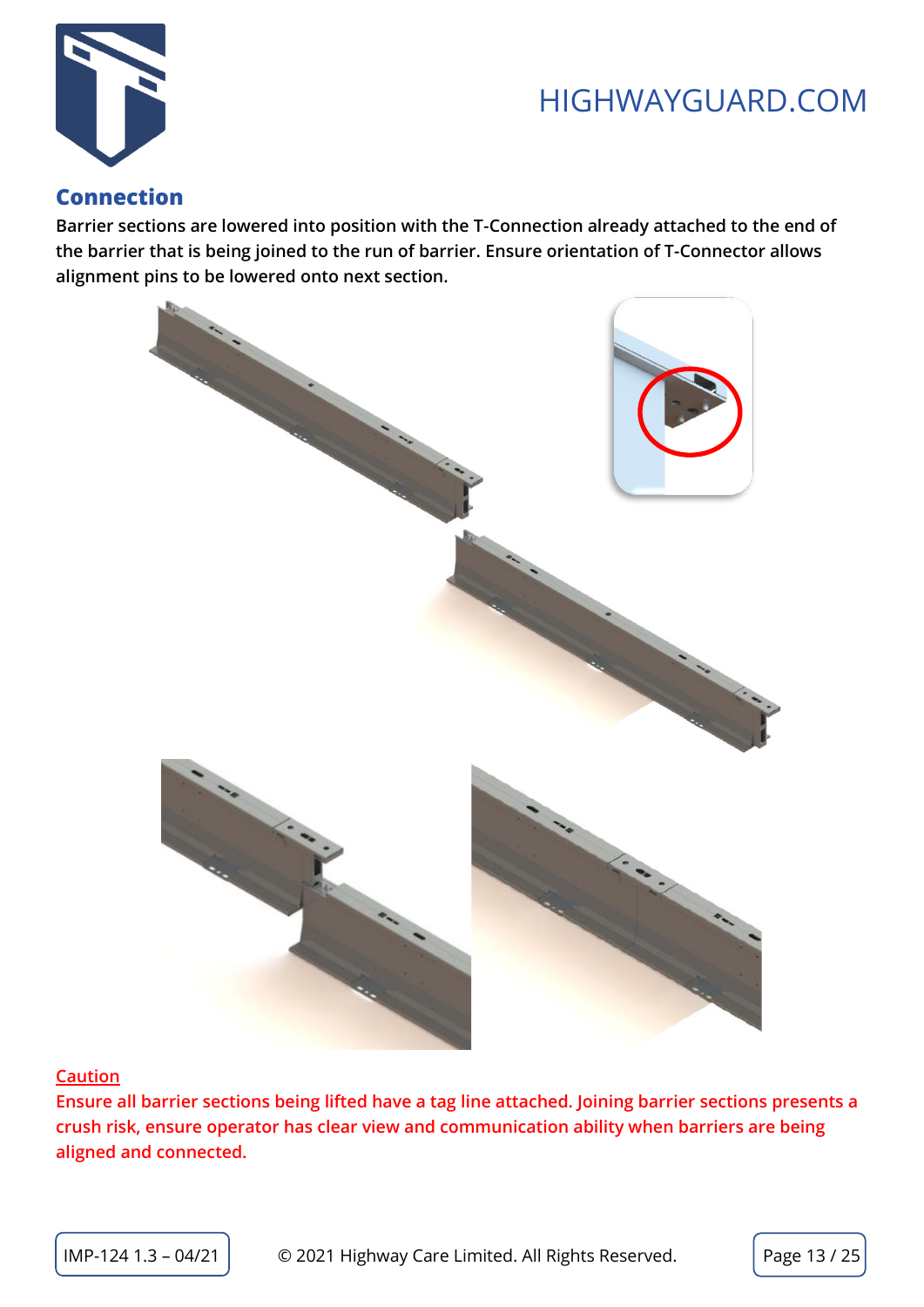

#### <span id="page-13-0"></span>**Anchoring**

**HighwayGuard™ is anchored with a minimum 6 anchor points at the first and last sections in a run of barrier. This will be in the first and last two 6m barrier sections as shown;**



**For the Lowest Deflection System at TL-3 containment the anchors are spaced every 12m staggered over the T-Connection.**



**For the Lowest Deflection System at TL-4 containment the anchors are spaced every 24m staggered over the T-Connection.**



**Crash cushions or connections/transitions should be used when impact to either the approach or departure end of a run of HighwayGuard™ may occur.**

**Currently accepted are;**

- **Highway Care BG800™ Barrier Transition (MASH Compliant). See drawing HG-70-03 for anchor arrangement for this transition.**
- **QuadGuard M10 (MASH Compliant)**
- **Absorb M (MASH Compliant)**
- **QuadGuard CZ Crash Cushion (NCHRP 350 Engineered).**
- **Tau II Crash Cushion (NCHRP 350 Engineered).**

 $IMP-124 1.3 - 04/21$   $\Box$   $\odot$  2021 Highway Care Limited. All Rights Reserved. Page 14 / 25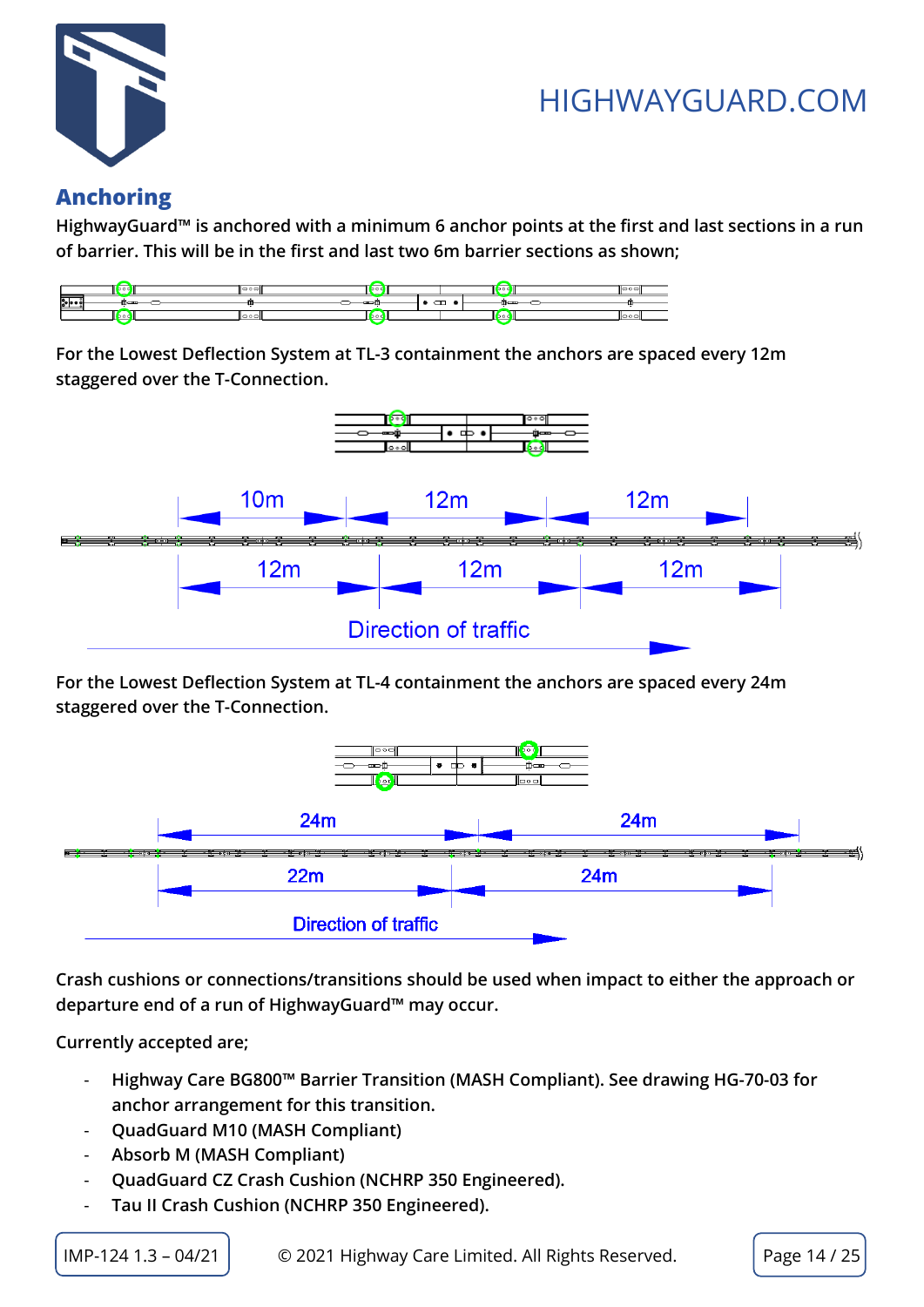

**The LDS system was tested with M24 grade 8.8 resin threaded bar (28mm drill bit) with 300mm embedment for TL-3 & 400mm embedment for TL-4.**

**For additional anchor details and information, please refer to drawing: HG-60-12 – HighwayGuard Foundation Details.**

**When using crash cushions (both NCHRP 350 or MASH) the HighwayGuard™ barrier must be anchored at the start and end of runs at the following anchoring locations.**



**These anchors are to be M24 grade 8.8 resin threaded bar (28mm drill bit) with 400mm embedment.**

**In addition to the HighwayGuard™ barrier anchors above when using the QuadGuard M10 transition assembly this must also be anchored with 14 off M20 grade 8.8 resin threaded bar (24mm drill bit) with 400mm embedment as shown below (7 anchors either side of the transition assembly).** 

| HighwayGuard <sup>™</sup> to QuadGuard M10                     |
|----------------------------------------------------------------|
|                                                                |
| transition assembly                                            |
| QuadGuard M10 anchored<br>as per manufacturers<br>instructions |
|                                                                |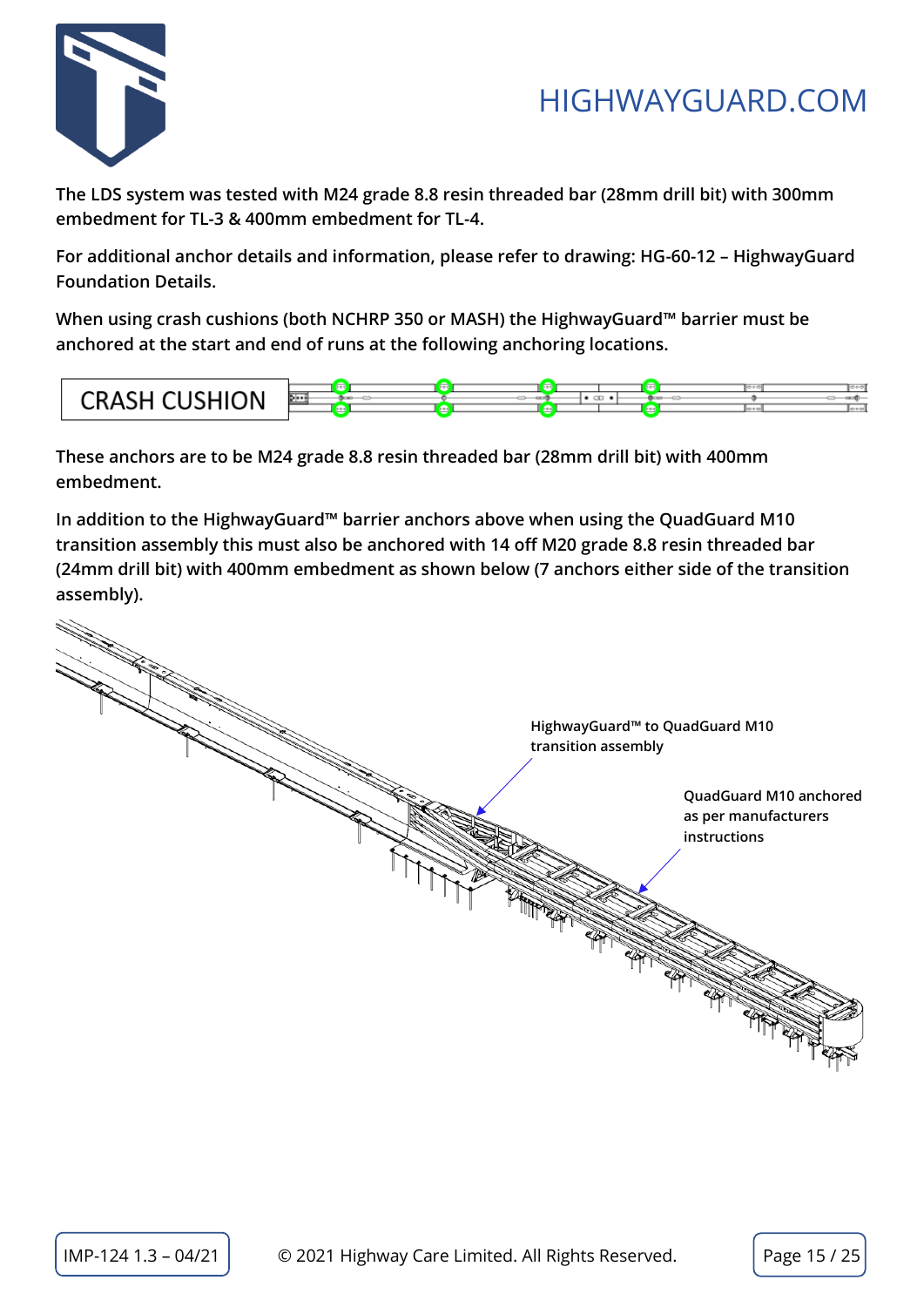

## <span id="page-15-0"></span>Barrier Removal

**To remove the barrier sections it is the reverse of the installation process. Namely;**

- **Unbolt from the ground**
- **Remove security nut from the side of the T connector you wish to sperate**
- **Lift barrier section and T connector from adjoining**
- **If the section of barrier being removed lifts the next section, place a 50mm high block under the foot of the section being removed next to the joint to be separated and lower the barrier. It will then separate.**

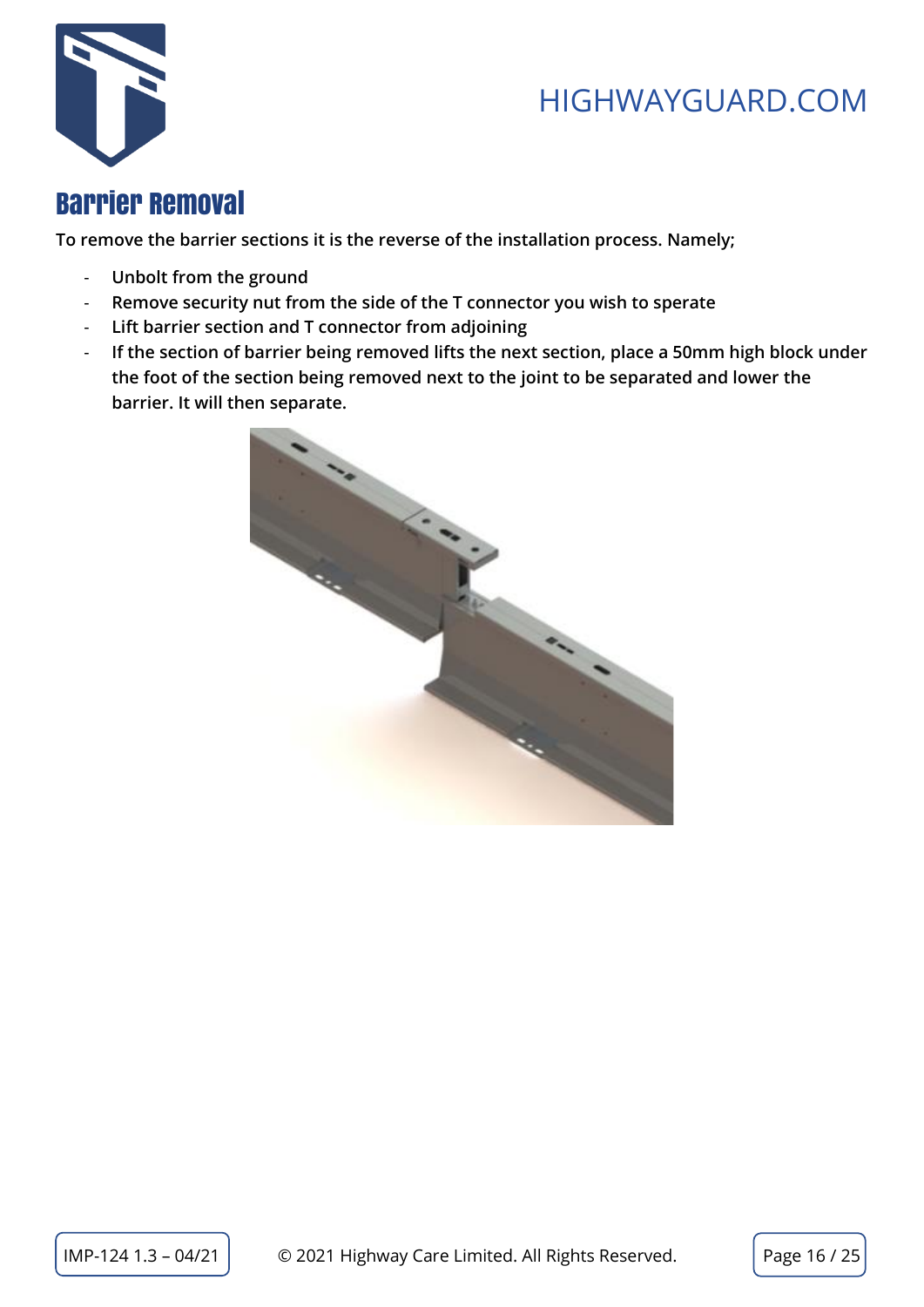

## <span id="page-16-0"></span>Special Operations

#### <span id="page-16-1"></span>**Creating Access Gap**

**Lift out individual sections by disconnecting the T-Connection and removing the security nut. The section can now be lifted out.**



 $\text{IMP-124 1.3 - 04/21 }$   $\circ$  2021 Highway Care Limited. All Rights Reserved. Page 17 / 25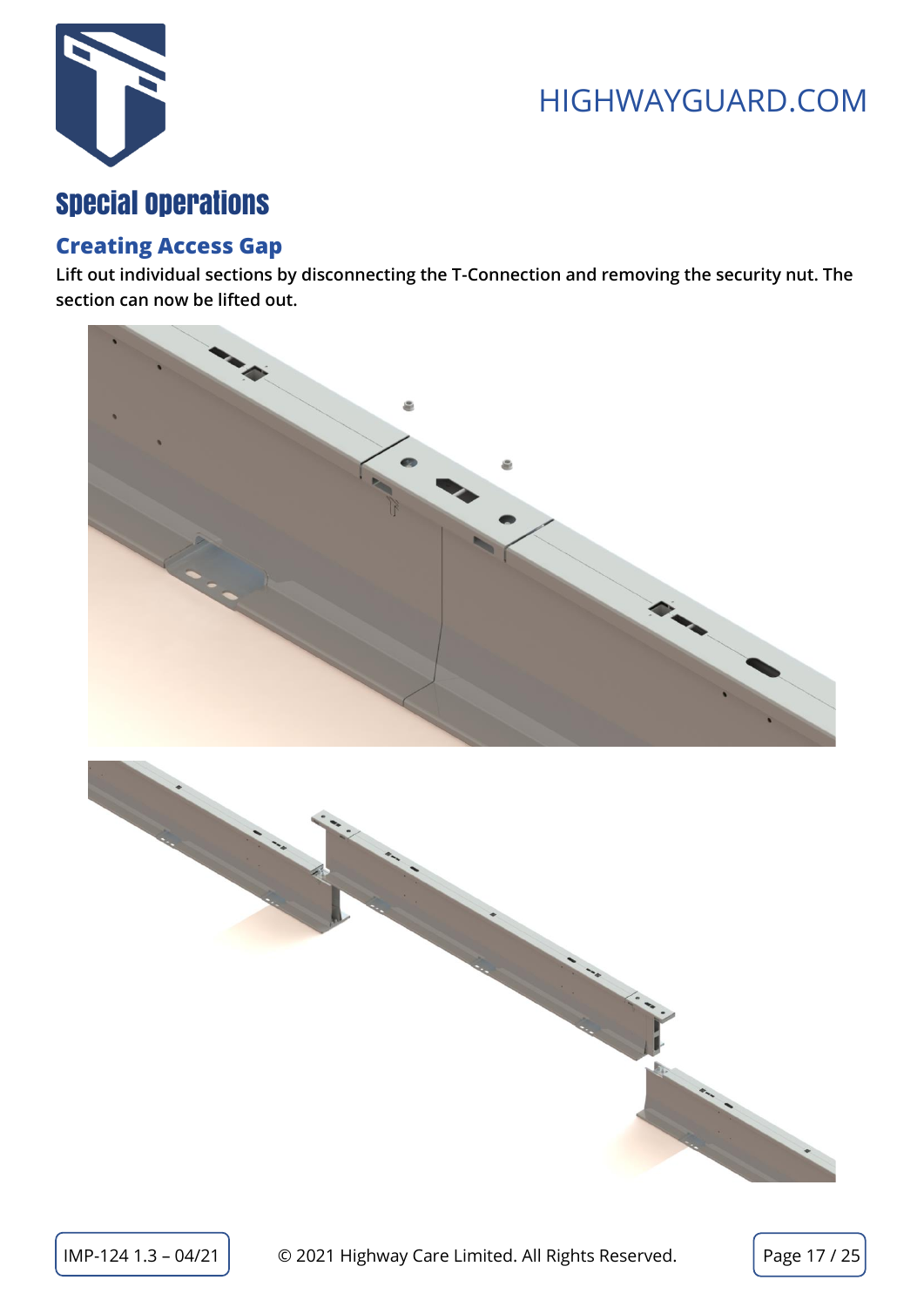

#### <span id="page-17-0"></span>**Bridges**

**Where possible anchoring should take place off bridge decks. Any anchoring on bridge decks needs to be agreed in advance with the technical expert responsible for the bridge to ensure it is not damaged. If anchoring either side of a bridge deck expansion joint then this movement must be mirrored in the barrier by utilising a variable length barrier section.**

#### <span id="page-17-1"></span>**Wheelsets**

**These allow barrier sections to be manoeuvred without lifting machinery/equipment such as installing in tunnels or areas with overhead restrictions.** 

**The wheelsets can be raised and lowered from the top of the barrier using a manual wrench and 24mm socket.**

#### **Caution**

**Impact guns should not be used to operate the wheels.**

#### <span id="page-17-2"></span>**Pavement**

**HighwayGuard™ has been tested on asphalt pavement that is 150mm asphalt concrete over a granular subbase. The LDS system was tested with M24 grade 8.8 resin threaded bar (28mm drill bit) with 300mm embedment for TL-3 & 400mm embedment for TL-4.**

**Always ensure the resin manufacturer's installation/application instructions are adhered to.**

**HighwayGuard™ LDS system was tested on an asphalt pavement, anchored to the ground with threaded rod set with a chemical resin, based on trials conducted at the test facility it is recommended that the resin anchor is able to withstand a pull out force of 95kN.**

**Alternative ground conditions may be acceptable but might require different anchor solutions.**

## <span id="page-17-3"></span>Maintenance and Repair

**HighwayGuard™ is generally a maintenance free barrier. It is recommended that some basic maintenance is carried out of the system every 10 years, this involves a visual check for signs of corrosion/damage both outside and inside the barrier.** 

**For wheeled sections ensure that they are raised/lowered and maneuvered around, greasing the jacking mechanism if required on an annual basis.**

**Any damage to the galvanised coating should be repaired with zinc rich paint to prolong the life of the barrier.**

**Damage after vehicle impact will need to be assessed on a case by case basis by a competent person, typically low angle impacts will not warrant barrier replacement. Significant impacts will mean damaged sections will need to be lifted out and replaced.**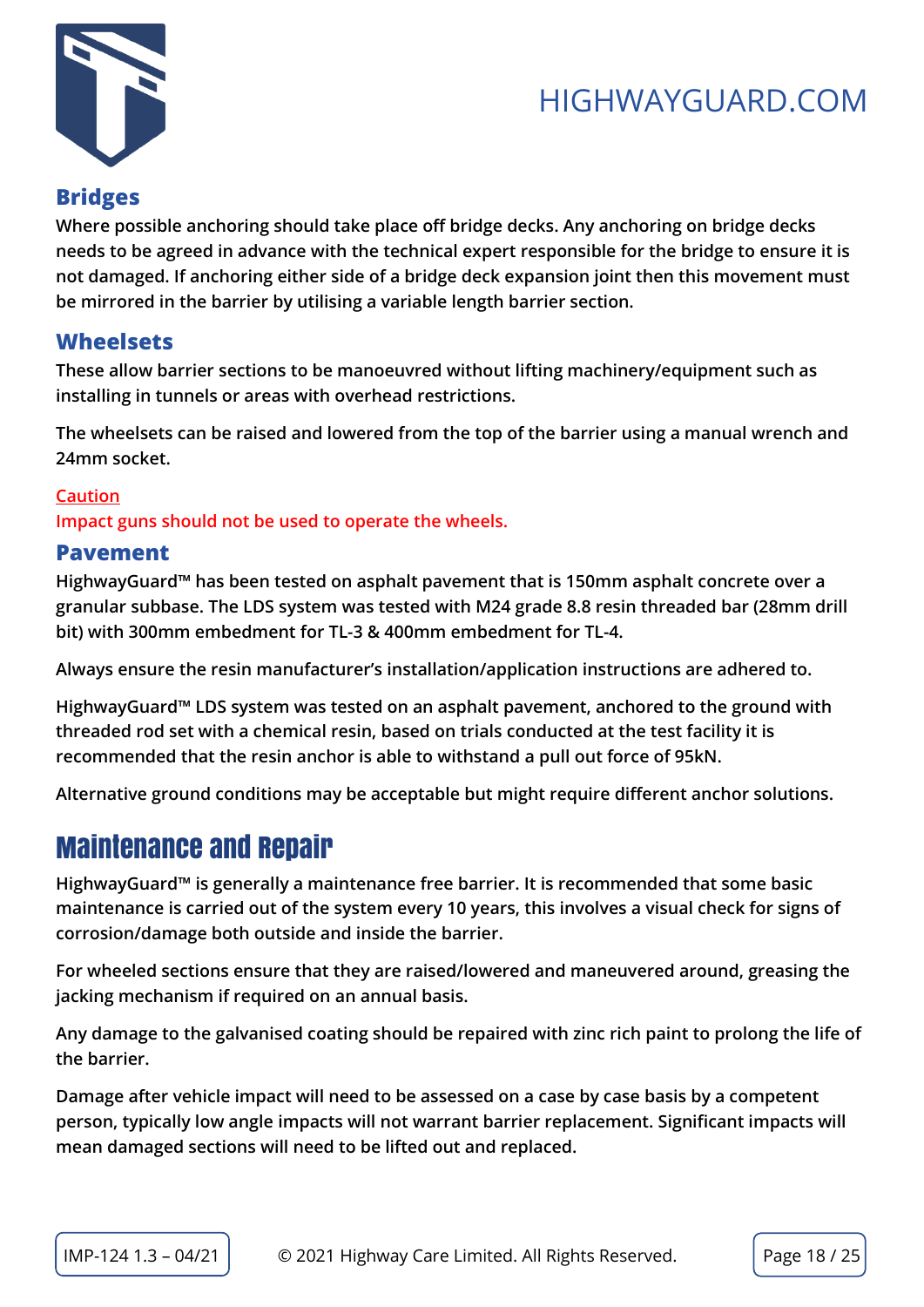



## <span id="page-18-0"></span>**Recycling**

**HighwayGuard™ barrier and its T-Connectors are steel manufactured and this is commonly recyclable around the world. It may be necessary to remove T-Connectors to split HighwayGuard™ assemblies into 6m barrier sections only – contact authorised recycling centres for guidance.**

## <span id="page-18-1"></span>**Traceability**

**HighwayGuard™ is supplied with a small permanent sticker identifying product name and website - example below;**



**In addition, barrier section & T-connectors are serialised with the following format;**



**Contact Highway Care for further information.**

## <span id="page-18-2"></span>Permanent Applications

**For permanent applications the following conditions apply;**

- **M24 threaded bar with resin is recommended for anchoring.**
- **After initial installation it is recommended that the site is revisited after 1 month for inspection. After this it is recommended a thorough inspection is carried out every 5 years.**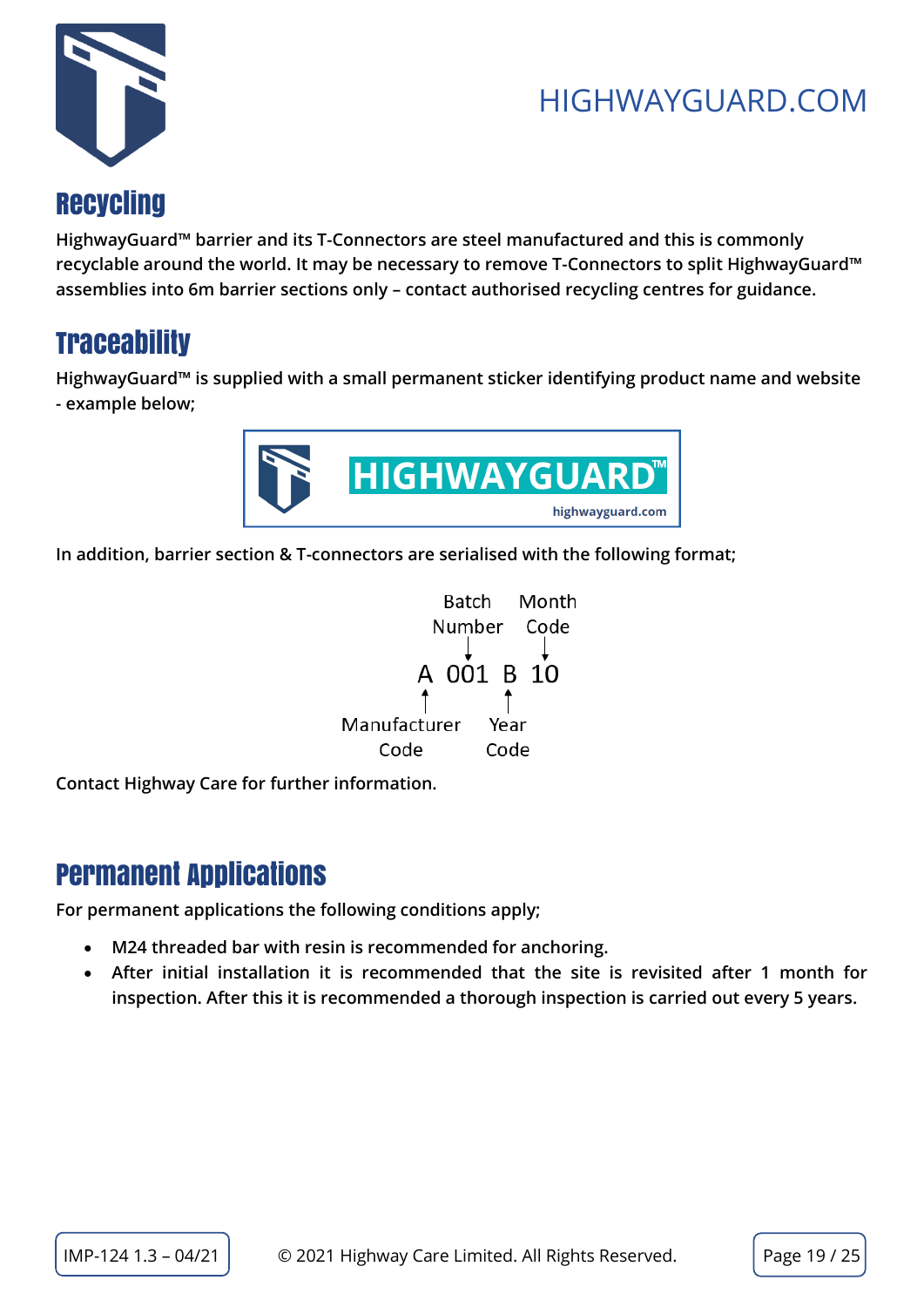



## <span id="page-19-0"></span>Appendix

#### <span id="page-19-1"></span>**Frequently Asked Questions**

#### **1) What type of equipment is required to install HighwayGuard™?**

Suitable lifting equipment such as a Franna crane with hook lifting chains, marking and drilling equipment (e.g. Hilti or compressed air rock drill), magnetic socket. Please refer to the tools and lifting equipment section.

#### **2) What ground conditions are required to install HighwayGuard™?**

HighwayGuard™ has been tested installed on asphalt pavement that is 150mm asphalt concrete over a granular subbase.

Alternative ground conditions may be acceptable but could require different anchor solutions.

#### **3) What other barriers can HighwayGuard™ attach to?**

There is a tested transition to Highway Care BG800™.

#### **4) Does HighwayGuard™ require anchoring?**

HighwayGuard™ is an anchored system and must always be anchored as a minimum with 6 anchors at the start and end of the barrier run if not connecting into BG800™ (when connecting to BG800™ refer to drawing HG-70-03 for anchor arrangement).

Intermediate anchoring may also be required and the frequency for the LDS system is every 12m.

#### **5) On average, how long does it take to install HighwayGuard™?**

Depending on the application and circumstances at the site, experience of the workforce, equipment available, pre-assemble taken place, once the ground conditions are suitable installation of a trailer with twelve 12m assemblies can be completed in under 20 minutes.

#### **6) What testing has HighwayGuard™ been approved to?**

HighwayGuard™ has been tested to the American standard MASH at TL-3. Please see the testing section for further details.

#### **7) Can HighwayGuard™ be installed in any temperature/humidity environment?**

HighwayGuard™ can be installed in the majority of environments. Large temperature swings may make it desirable to use the slotted anchor points to allow barrier movement.

#### **8) What maintenance does HighwayGuard™ require?**

HighwayGuard™ is a low maintenance barrier system that requires minimal maintenance. See the maintenance and permanent applications section of this manual for further details.

#### **9) What is the expected lifespan of HighwayGuard™?**

HighwayGuard™ has an expected lifespan of over 20 years. This is dependent on maintenance regime and site specific environment.

#### **10) What is the smallest run of barrier and the largest available?**

The permissible length of the system is unlimited but the barrier must be anchored at the end of each run and intermediately as required by the system type.

 $IMP-124 1.3 - 04/21$   $\Box$   $\odot$  2021 Highway Care Limited. All Rights Reserved. Page 20 / 25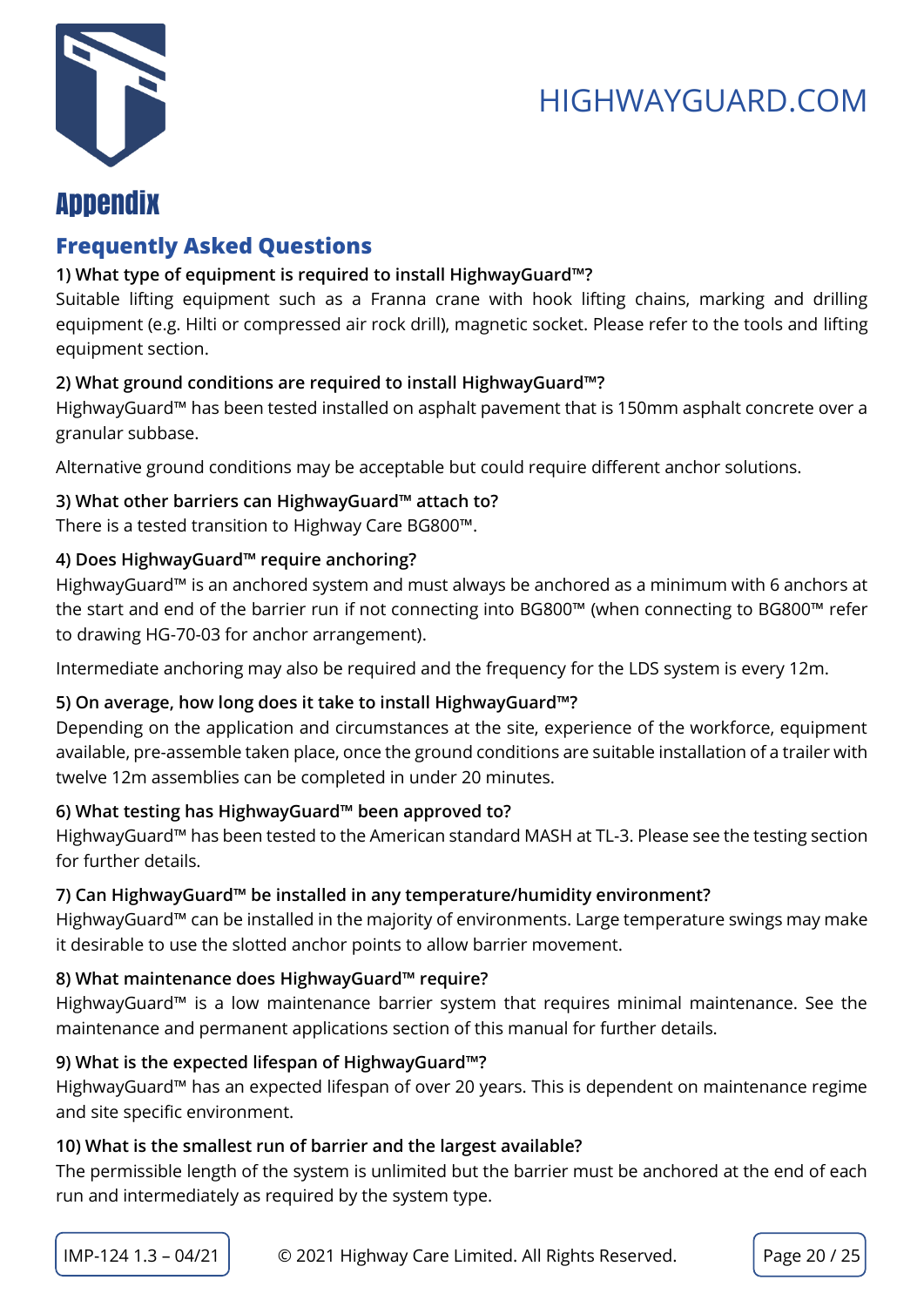

The recommended minimum length of barrier is 10 sections (60m) to replicate test set up. Installing with tested anchor spacing is recommended to replicate test deflections and working widths. There is no maximum limit but consideration for works access must be given.

#### **11) I need to achieve a really low deflection as I am working with limited space, what are my options?**

HighwayGuard™ Lowest Deflection System (LDS) might be the best option for this application. With the increased anchor intervals at 12m spacing deflection is reduced. Refer to crash test deflection results and it may be appropriate to risk assess the deflection figure using the calculated deflection tables in this manual.

#### **12) I want to install HighwayGuard™ on a bridge deck, is this possible?**

HighwayGuard™ can be installed on bridge decks in both permanent and temporary situations.

Depending on the project it may be possible to anchor either side of the bridge deck expansion joints.

Where anchoring on the bridge deck is required it may require project specific anchor details and possibly a variable length HighwayGuard™ section for the bridge expansion joint.

#### **13) What drainage capability does HighwayGuard™ have?**

The water drainage per 12m section is approximately 1.15sqm.

#### **14) How close to excavations can it be placed?**

Anchors need to be a minimum of 0.68m away from excavation edge.

#### **15) Can access gaps be created in the middle of a long run of barrier?**

The T-Connection allows section to be removed easily from a run by crane. All that needs to be done is remove the security nut from two T-Connectors and lift the whole section vertically upwards.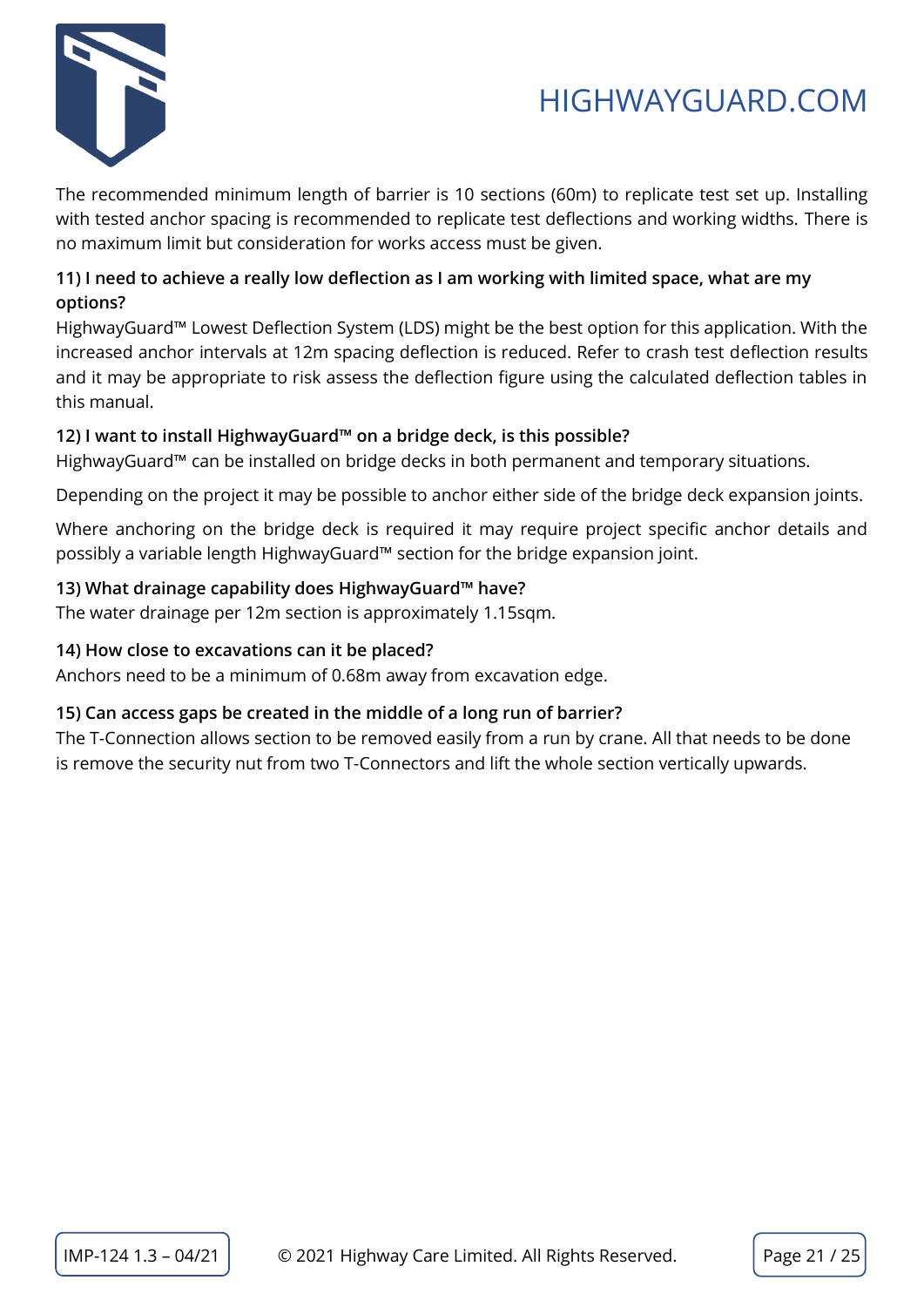

### <span id="page-21-0"></span>**Photo Examples**





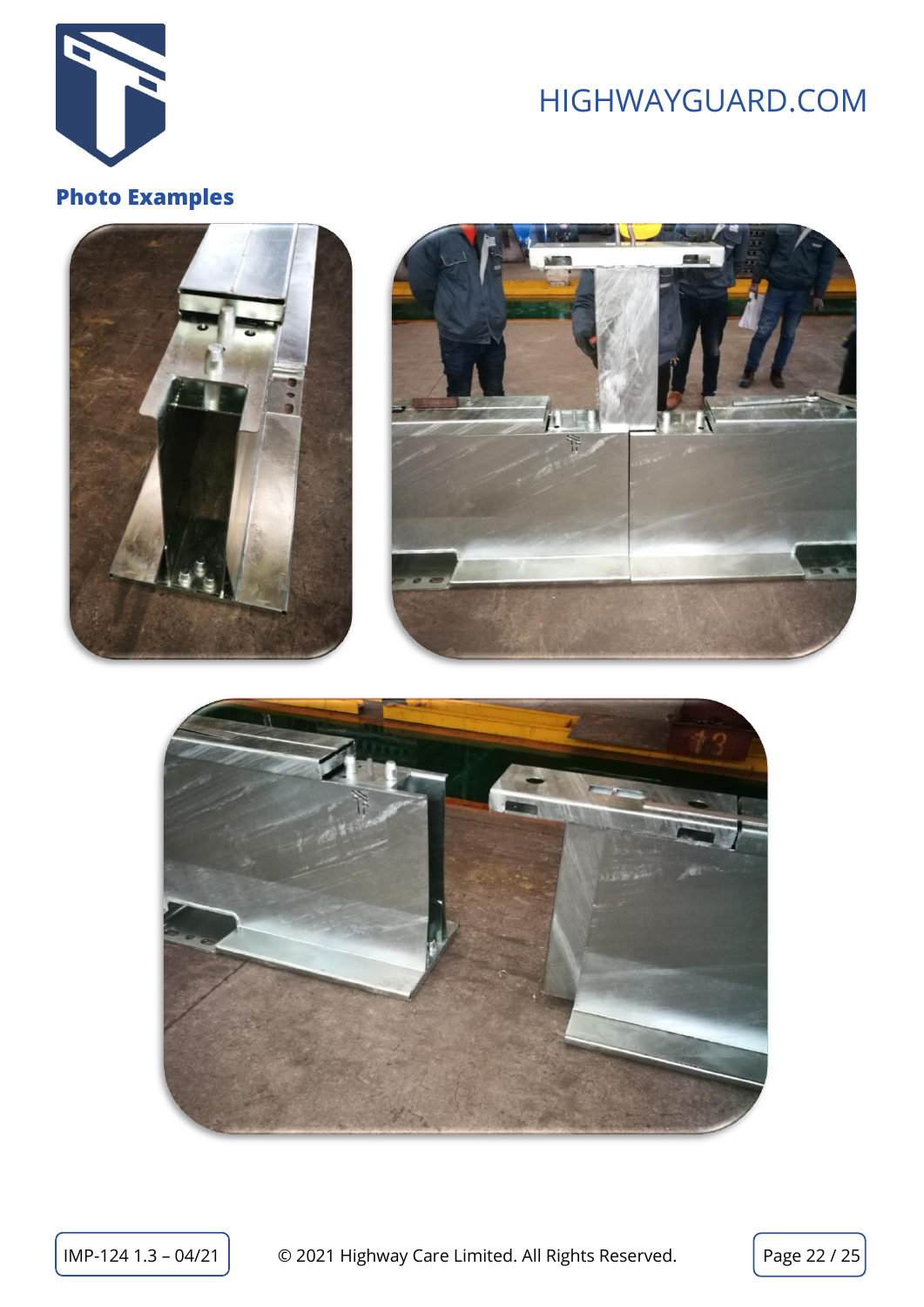

#### <span id="page-22-0"></span>**Risk Assessments**

| <b>Hazard</b>                           | <b>Scenario</b>                                                            | <b>Precautions to minimise the</b><br>risk                                                              | <b>Method</b>                                                        |
|-----------------------------------------|----------------------------------------------------------------------------|---------------------------------------------------------------------------------------------------------|----------------------------------------------------------------------|
| Injury to<br>head                       | Loading and unloading barrier<br>Manoeuvring barrier<br>Installing barrier | Use of PPE (hard hats)<br>Competent crane<br>operator/banksman<br>Operative to be vigilant              | Instruction<br><b>Training</b><br><b>Training</b>                    |
| Injury to<br>hands                      | Loading and unloading barrier<br>Manoeuvring barrier<br>Installing barrier | Use of PPE (gloves) & correct tools<br>Competent crane<br>operator/banksman<br>Operative to be vigilant | Instruction<br><b>Training</b><br><b>Training</b><br><b>Training</b> |
| Injury to feet                          | Loading and unloading barrier<br>Manoeuvring barrier<br>Installing barrier | Use of PPE (safety boots)<br>Competent crane<br>operator/banksman<br>Operative to be vigilant           | Instruction<br><b>Training</b><br><b>Training</b>                    |
| Load slipping<br>from crane             | Loading and unloading barrier<br>Manoeuvring barrier                       | Use certified approved slings/lift<br>equipment<br>Competent operative                                  | Inspection<br><b>Training</b>                                        |
| Uncontrolled<br>Load                    | Loading and unloading barrier<br><b>Manoeuvring Barrie</b>                 | Use correct tag rope<br>Competent operators<br>Establish correct safety zones                           | <b>Training</b><br><b>Training</b><br>Training                       |
| Slinger falling<br>from<br>vehicle/load | Loading and unloading barrier<br>Manoeuvring barrier<br>Installing barrier | Safe access and egress to vehicle<br>and load<br>Operative to be vigilant                               | Training<br><b>Training</b>                                          |
| Injury from<br>site traffic             | Loading and unloading barrier<br>Manoeuvring barrier<br>Installing barrier | Correct site management<br>procedures<br>Operatives to be vigilant                                      | <b>Training</b><br><b>Training</b>                                   |
| Injury from<br>traffic                  | Loading and unloading barrier<br>Manoeuvring barrier<br>Installing barrier | Correct traffic management<br>procedures<br>Operatives to be vigilant                                   | <b>Training</b><br><b>Training</b>                                   |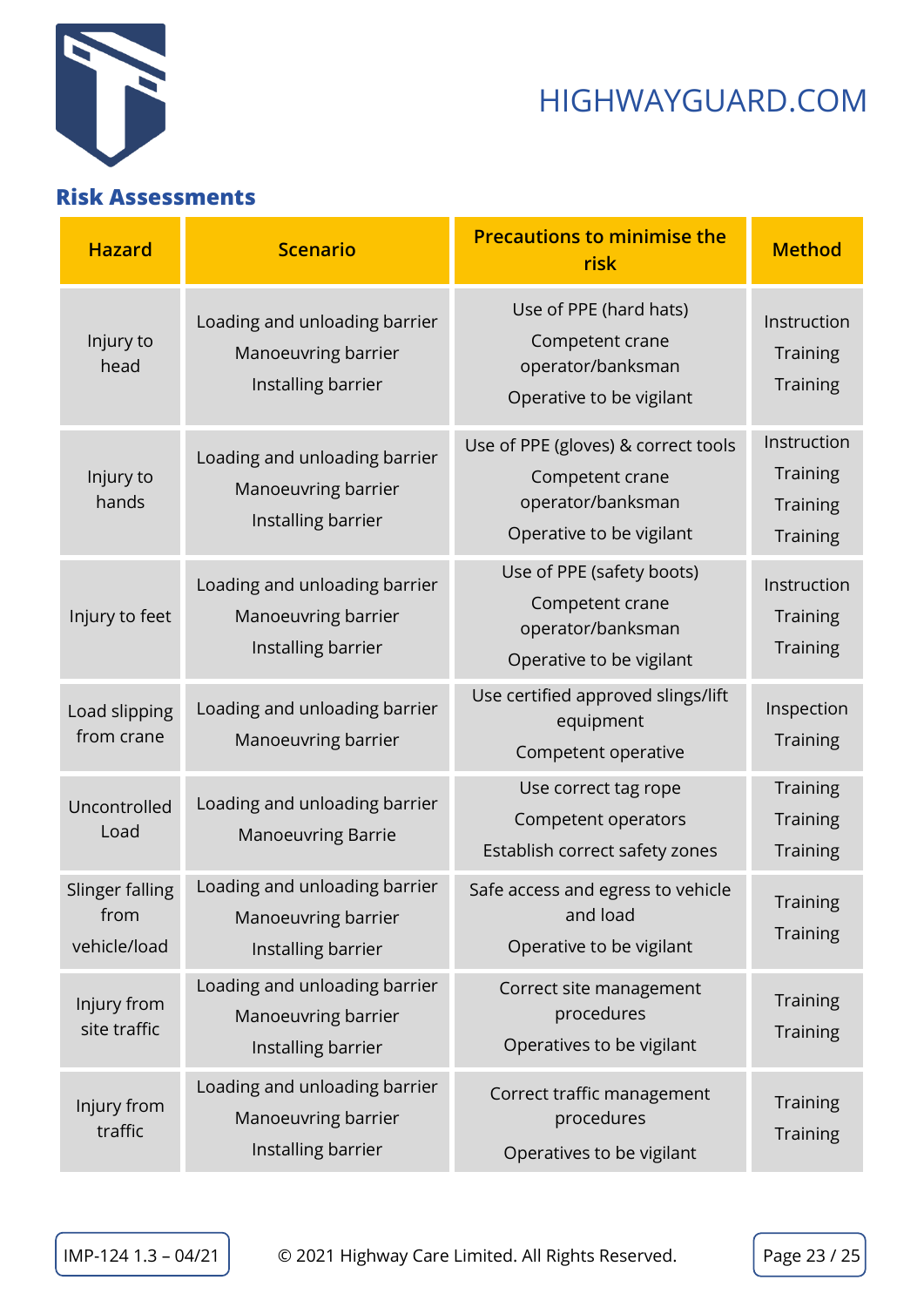

#### **Working on a Live Carriageway**

**When working on a live carriageway, a safety zone is required between the working area and the live traffic lane. It is not possible to install HighwayGuard™ unless such a safety zone is provided. It is suggested that a minimum area of not less than 0.5 metres will be required between the HighwayGuard™ and the safety zone.**

**Coring/Drilling for installation of anchor system**

| <b>Hazard</b>                                | <b>Precautions to minimise the risk</b>                                         | <b>Actions</b>  |
|----------------------------------------------|---------------------------------------------------------------------------------|-----------------|
|                                              | <b>Before installation procedure:</b>                                           |                 |
| Electrocution                                | Inspect service plans;                                                          |                 |
| Damage to underground<br>services            | Use cable locating equipment and mark the<br>position of underground apparatus. | <b>Training</b> |
|                                              | Inspect drill & drill bit                                                       |                 |
| Injury to eyes                               | Use of PPE (goggles)                                                            | <b>Training</b> |
| Injury to ears                               | Use of PPE (ear defenders)                                                      | <b>Training</b> |
| <b>Dust inhalation</b>                       | Use of PPE (dusk mask)                                                          | <b>Training</b> |
| Injury to skin from chemical<br>anchor resin | Use of PPE (gloves)                                                             | <b>Training</b> |
| Injury from traffic                          | Correct traffic management procedures followed<br>and operatives to be vigilant | <b>Training</b> |

#### **Righting Inverted Units/Inverting Units**

| <b>Hazard</b>                                       | <b>Precautions to minimise the risk</b>                                                               | <b>Actions</b>                   |
|-----------------------------------------------------|-------------------------------------------------------------------------------------------------------|----------------------------------|
| Load slipping                                       | Use certified slings                                                                                  | Inspection                       |
|                                                     | Use competent slinger                                                                                 | <b>Training</b>                  |
| Injury to heads                                     | Use of PPE (hard hat)                                                                                 | Instruction                      |
| Injury to feet                                      | Use of PPE (steel toe capped safety boots)                                                            | <b>Instruction</b>               |
| Injury to legs                                      | Undertake operation in safe restricted area under<br>control of competent banksman and crane operator | Training &<br><b>Instruction</b> |
| Death or injury as a result<br>of manoeuvring truck | All truck movements under control of competent<br>banksman                                            | <b>Training</b>                  |
| Injury from collision with<br>passing traffic       | Correctly installed traffic management                                                                | <b>Training</b>                  |

 $IMP-124 1.3 - 04/21$   $\circ$  2021 Highway Care Limited. All Rights Reserved. Page 24 / 25